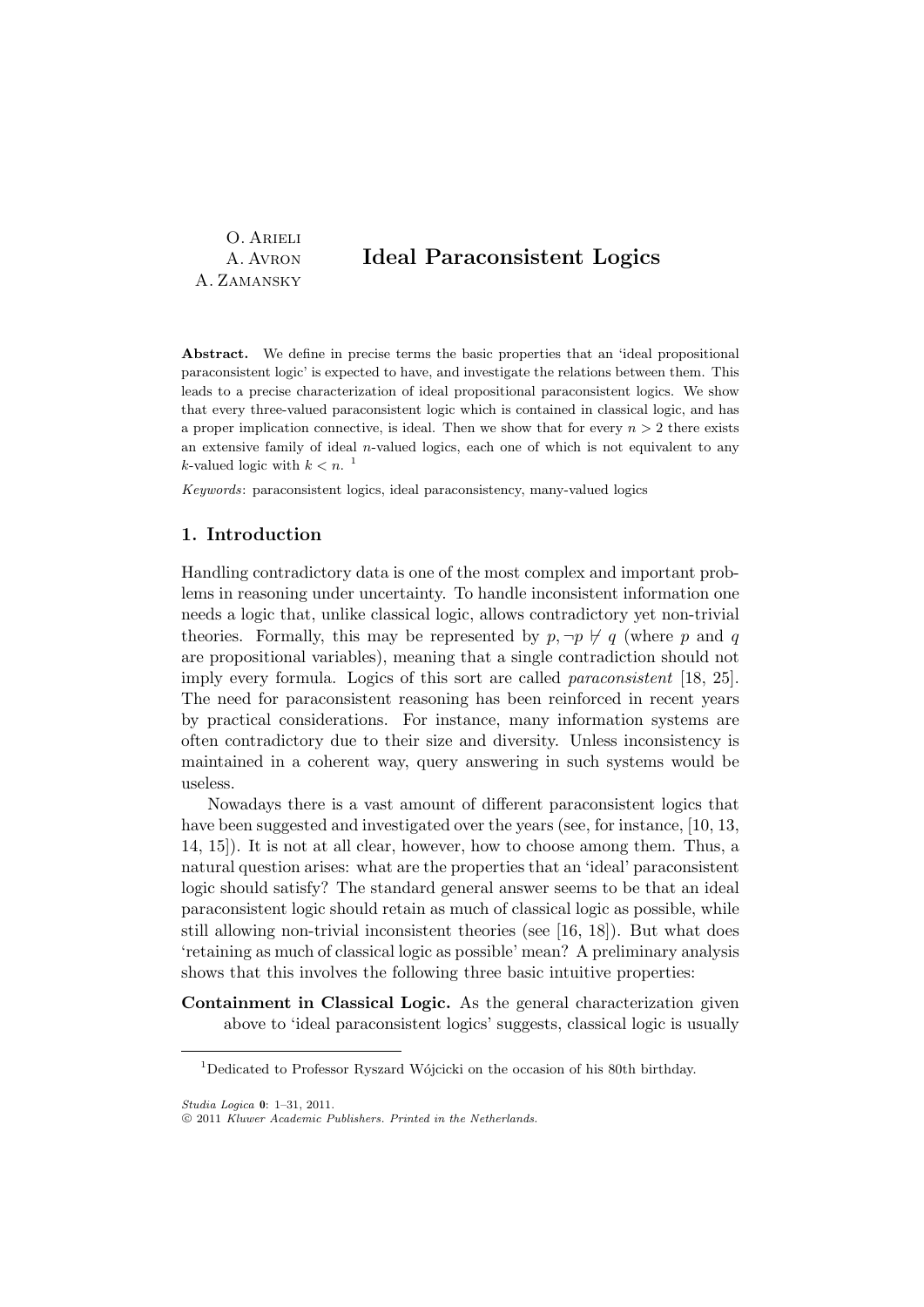taken as the reference logic for such logics. This means that while a reasonable paraconsistent logic is necessarily more tolerant than classical logic (since it allows non-trivial contradictions), it should not validate any inference which classical logic forbids. In other words: it should be contained in classical logic.

- Maximal Paraconsistency. The requirement from a paraconsistent logic L to "retain as much of classical logic as possible, while still allowing non-trivial inconsistent theories" has two different interpretations, corresponding to the two aspects of this demand:
	- Absolute maximal paraconsistency. Intuitively, this means that by trying to further extend  $\bf{L}$  (without changing the language) we lose the property of paraconsistency.
	- Maximality relative to classical logic. Here the intuitive meaning is that L is so close to classical logic, that any attempt to further extend it should necessarily end up with classical logic.

Ideally, we would like of course an 'ideal paraconsistent logic' to have both types of maximality.

Reasonable language. Obviously, the language of a paraconsistent logic should have an official negation connective which is entitled to this name. This is insufficient, of course. Thus, in [3] we have shown that the three-valued logic whose only connective is Sette's negation [33], is maximally paraconsistent and it is obviously contained in classical logic. Still, nobody would take it as an 'ideal' paraconsistent logic, because its language is not sufficiently expressive. So an ideal paraconsistent logic should be in a language which is reasonably strong.

The three properties we expect an 'ideal paraconsistent logic' to have are all rather vague. Accordingly, our first goal in this paper is to define them in precise terms, and investigate the relations between them. This leads to a precise characterization of ideal paraconsistent logics. Our second goal is to examine which of the paraconsistent logics that have been studied in the literature are ideal. Our third and last goal is to provide a systematic way of constructing ideal paraconsistent logics.

The rest of this paper is divided to three parts: First, in the next section, we review the basic concepts underlying our investigations. Then, in Section 3, we define and investigate the properties that an ideal paraconsistent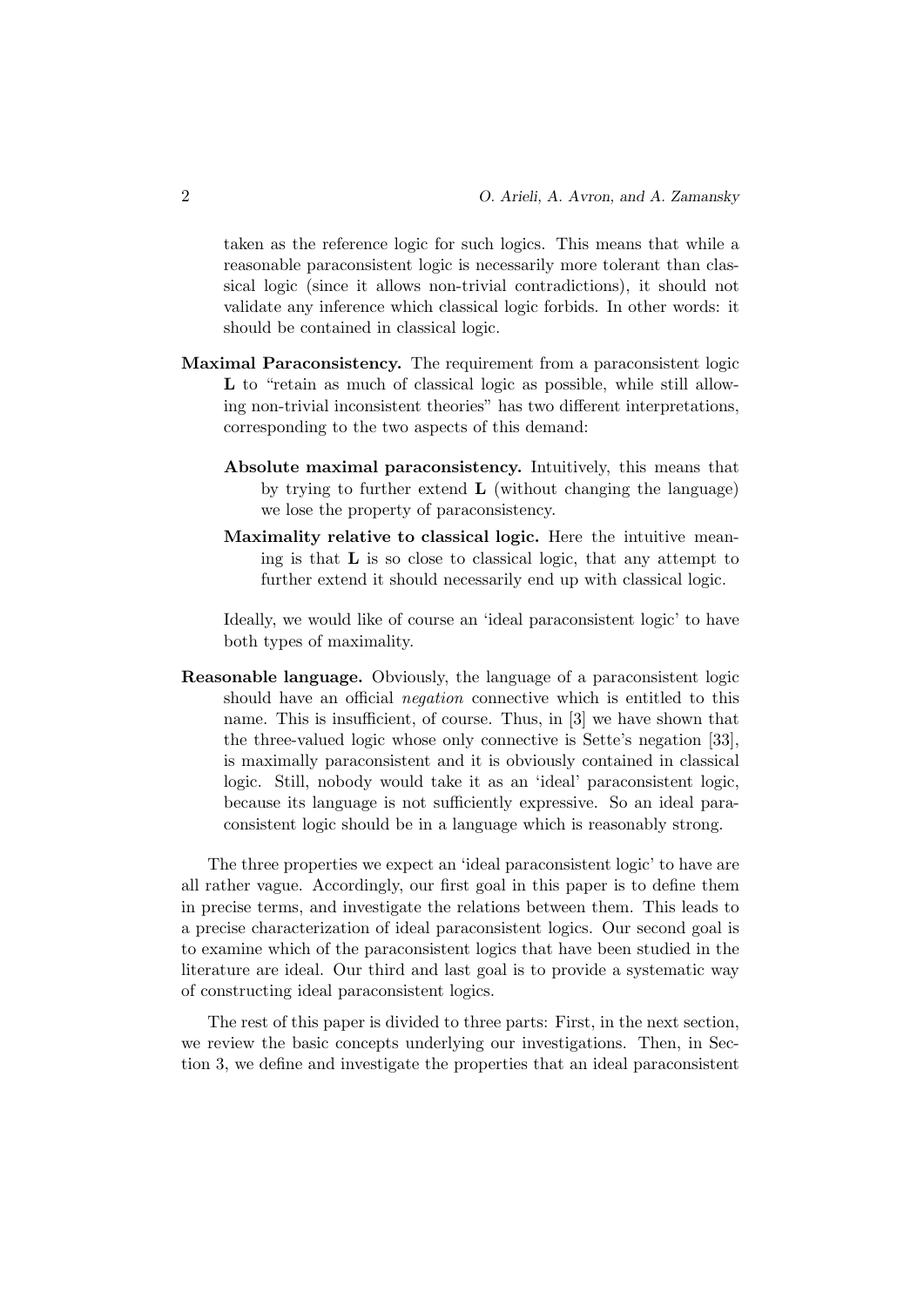logic should have. Finally, Sections 4 and 5 are concerned with concrete ideal paraconsistent logics. The first of them is devoted to three-valued paraconsistent logics. We show in it, for instance, that in the three-valued case, paraconsistent logics that are reasonably expressive and are contained in classical logic are already ideal. This includes all the  $2^{20}$  three-valued paraconsistent logics shown in [3] to be maximally paraconsistent, including the  $2^{13}$  three-valued logics of formal inconsistency (LFIs), shown in [16, 29] to be maximal relative to classical logic. In Section 5 we provide a systematic way of constructing ideal logics with any finite number of truth-values. We show that for every  $n > 2$  there exists an extensive family of ideal *n*-valued logics, each one of which is not equivalent to any k-valued logic with  $k < n$ .<sup>1</sup>

## 2. Preliminaries

## 2.1. What is a Paraconsistent Logic?

In the sequel,  $\mathcal L$  denotes a propositional language with a set  $\mathcal A_{\mathcal L}$  of atomic formulas and a set  $W_{\mathcal{L}}$  of well-formed formulas. We denote the elements of  $\mathcal{A}_{\mathcal{L}}$  by p, q, r (possibly with subscripted indexes), and the elements of  $\mathcal{W}_{\mathcal{L}}$  by  $\psi, \phi, \sigma$ . Atoms( $\varphi$ ) denotes the set of atomic formulas occurring in  $\varphi$ . Given a unary connective  $\Diamond$  of  $\mathcal{L}$ , we denote  $\Diamond^0 \psi = \psi$  and  $\Diamond^i \psi = \Diamond (\Diamond^{i-1} \psi)$  (for  $i \geq 1$ ). Sets of formulas in  $W_c$  are called theories and are denoted by  $\mathcal T$  or  $\mathcal S$ . We denote *finite* theories by  $\Gamma$  or  $\Delta$ . Following the usual convention, we shall abbreviate  $\mathcal{T} \cup {\psi}$  by  $\mathcal{T}, \psi$ . More generally, we shall write  $\mathcal{T}, \mathcal{S}$  instead of  $T\cup S$ .

First, we define what a 'logic' is.

DEFINITION 1. A (Tarskian) *consequence relation* for a language  $\mathcal{L}$  (a tcr, for short) is a binary relation  $\vdash$  between theories in  $W_{\mathcal{L}}$  and formulas in  $W_{\mathcal{L}}$ , satisfying the following three conditions:

Reflexivity: if  $\psi \in \mathcal{T}$  then  $\mathcal{T} \vdash \psi$ . Monotonicity: if  $\mathcal{T} \vdash \psi$  and  $\mathcal{T} \subseteq \mathcal{T}'$ , then  $\mathcal{T}' \vdash \psi$ . Transitivity  $(cut)$ :  $\mathcal{I}, \psi \vdash \phi \text{ then } \mathcal{T}, \mathcal{T}' \vdash \phi.$ 

Let  $\vdash$  be a tcr for  $\mathcal{L}$ .

• We say that  $\vdash$  is *structural*, if for every uniform  $\mathcal{L}$ -substitution  $\theta$  and every  $\mathcal T$  and  $\psi$ , if  $\mathcal T \vdash \psi$  then  $\theta(\mathcal T) \vdash \theta(\psi)$ .<sup>2</sup>

<sup>&</sup>lt;sup>1</sup>This paper is an extensively expanded version of  $[4]$ . <sup>2</sup>Where  $\theta(\mathcal{T}) = {\theta(\varphi) | \varphi \in \mathcal{T}}$ .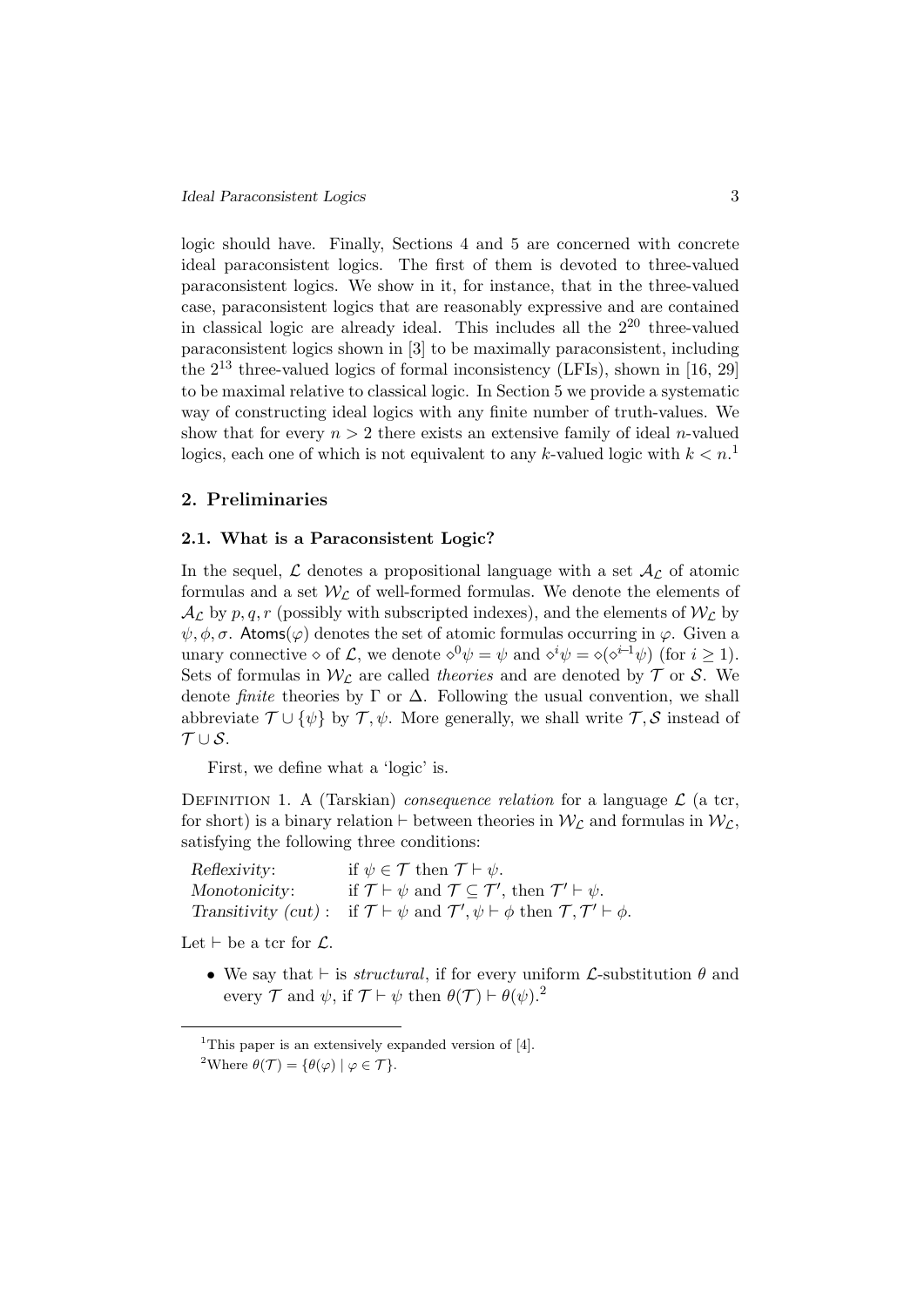- We say that  $\vdash$  is non-trivial, if there exist some non-empty theory  $\mathcal T$ and some formula  $\psi$  such that  $\mathcal{T} \not\vdash \psi$ .
- We say that  $\vdash$  is *finitary*, if for every theory  $\mathcal T$  and every formula  $\psi$ such that  $\mathcal{T} \vdash \psi$  there is a *finite* theory  $\Gamma \subseteq \mathcal{T}$  such that  $\Gamma \vdash \psi$ .

DEFINITION 2. A (propositional) logic is a pair  $\mathbf{L} = \langle \mathcal{L}, \vdash \rangle$ , such that  $\mathcal{L}$ is a propositional language, and  $\vdash$  is a structural, non-trivial, and finitary consequence relation for  $\mathcal{L}$ .

NOTE 1. The conditions of being non-trivial and finitary are usually not required in the definitions of propositional logics. However, the first is convenient for excluding trivial logics (those in which every formula follows from every non-empty theory). The second is demanded since we believe that it is essential for practical reasoning, where a conclusion is always derived from a finite set of premises. In particular, every logic that has a decent proof system is finitary.

DEFINITION 3. Let  $\mathcal L$  be a propositional language.

- 1. A logic  $\mathbf{L}_1 = \langle \mathcal{L}, \vdash_1 \rangle$  is an extension of a logic  $\mathbf{L}_2 = \langle \mathcal{L}, \vdash_2 \rangle$  (in the same language) if  $\vdash_2 \subseteq \vdash_1$ . We say that  $\mathbf{L}_1$  is a proper extension of  $\mathbf{L}_2$ , if  $\vdash_2 \subsetneq \vdash_1$ .
- 2. A rule in a language  $\mathcal L$  is a pair  $\langle \Gamma, \psi \rangle$ , where  $\Gamma \cup {\psi}$  is a finite set of formulas in L. We shall henceforth denote such a rule by  $\Gamma/\psi$ .

DEFINITION 4. Let  $\mathbf{L} = \langle \mathcal{L}, \vdash \rangle$  be a logic, and let S be a set of rules in  $\mathcal{L}$ .

- 1.  $C_{\mathbf{L}}(S)$ , the *finitary* **L**-closure of S, is inductively defined as follows:
	- $\langle \theta(\Gamma), \theta(\psi) \rangle \in C_{\mathbf{L}}(S)$ , whenever  $\theta$  is a uniform *L*-substitution, Γ is a *finite* theory in  $W_{\mathcal{L}}$ , and either  $\Gamma \vdash \psi$  or  $\Gamma/\psi \in S$ .
	- If the pairs  $\langle \Gamma_1, \varphi \rangle$  and  $\langle \Gamma_2 \cup {\varphi}, \psi \rangle$  are both in  $C_{\mathbf{L}}(S)$ , then so is the pair  $\langle \Gamma_1 \cup \Gamma_2, \psi \rangle$ .
- 2. The extension of **L** by S is the pair  $\mathbf{L}^* = \langle \mathcal{L}, \vdash^* \rangle$ , where  $\vdash^*$  is the binary relation between theories in  $W_{\mathcal{L}}$  and formulas in  $W_{\mathcal{L}}$ , defined by:  $\mathcal{T} \vdash^* \psi$  if there is a finite  $\Gamma \subseteq \mathcal{T}$  such that  $\langle \Gamma, \psi \rangle \in C_{\mathbf{L}}(S)$ .
- 3. Extending **L** by an axiom schema  $\varphi$  means extending it by the rule  $\emptyset/\varphi$ .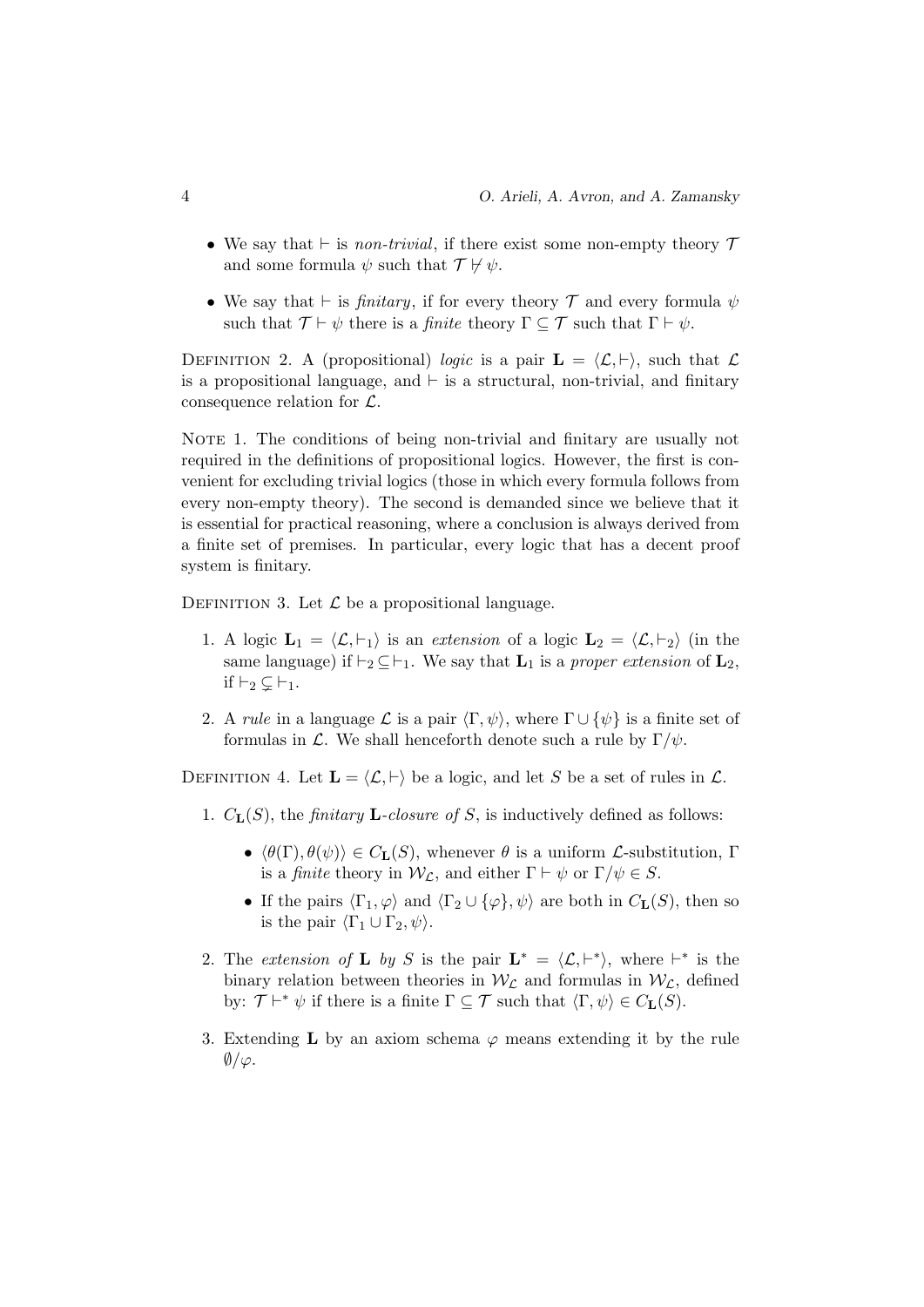It is easy to see that unless  $C_{\mathbf{L}}(S)$  contains all the pairs of finite theories in  $W_{\mathcal{L}}$  and formulas in  $W_{\mathcal{L}}$  (a condition that can easily be verified in all cases considered below),  $\mathbf{L}^*$  is a propositional logic. Moreover,  $\mathbf{L}^*$  is in that case the minimal extension of **L** such that  $\Gamma \vdash^* \varphi$  whenever  $\Gamma/\varphi \in S$ .

We are now ready to define the notion of *paraconsistency* in precise terms:

DEFINITION 5. [18, 25] Let  $\mathcal L$  be a language with a unary connective  $\neg$ . A logic  $\langle \mathcal{L}, \vdash \rangle$  is called  $\neg$ -paraconsistent, if there are formulas  $\psi, \phi$  in  $\mathcal{W}_\mathcal{L}$ , such that  $\psi, \neg \psi \not\vdash \phi$ .

NOTE 2. As  $\vdash$  is structural, we obviously could have required in Definition 5 that there are *atoms* p, q such that  $p, \neg p \nvdash q$ . The definition above is adequate also for non-structural consequence relations.

#### 2.2. Many-valued Matrices

The most standard semantic way of defining logics (and, in particular, paraconsistent ones) is by using the following type of structures (see, e.g., [24, 28, 36]).

DEFINITION 6. A (multi-valued) matrix for a language  $\mathcal L$  is a triple  $\mathcal M$  =  $\langle \mathcal{V}, \mathcal{D}, \mathcal{O} \rangle$ , where

- $\nu$  is a non-empty set of truth values,
- $\mathcal D$  is a non-empty proper subset of  $\mathcal V$ , called the *designated* elements of  $\nu$ , and
- $\mathcal{O}$  is a function that associates an *n*-ary function  $\tilde{\diamond}_{\mathcal{M}} : \mathcal{V}^n \to \mathcal{V}$  with even a set connective  $\hat{\diamond}$  of  $\mathcal{L}$ every *n*-ary connective  $\diamond$  of  $\mathcal{L}$ .

In what follows, we shall denote by  $\overline{\mathcal{D}}$  the elements in  $\mathcal{V}\backslash\mathcal{D}$ . The set  $\mathcal{D}$ is used for defining satisfiability and validity, as defined below:

DEFINITION 7. Let  $\mathcal{M} = \langle \mathcal{V}, \mathcal{D}, \mathcal{O} \rangle$  be a matrix for  $\mathcal{L}$ .

- An M-valuation for  $\mathcal L$  is a function  $\nu : \mathcal W_{\mathcal L} \to \mathcal V$  such that for every nary connective  $\diamond$  of  $\mathcal L$  and every  $\psi_1, \ldots, \psi_n \in \mathcal W_{\mathcal L}, \nu(\diamond(\psi_1, \ldots, \psi_n)) =$  $\widetilde{\phi}_{\mathcal{M}}(\nu(\psi_1), \ldots, \nu(\psi_n)).$  We denote the set of all the *M*-valuations by  $Λ$ <sub>M</sub>.
- A valuation  $\nu \in \Lambda_M$  is an M-model of a formula  $\psi$  (alternatively,  $\nu$  Msatisfies  $\psi$ ), if it belongs to the set  $mod_{\mathcal{M}}(\psi) = {\nu \in \Lambda_{\mathcal{M}} \mid \nu(\psi) \in \mathcal{D}}$ . The M-models of a theory  $\mathcal T$  are the elements of the set  $mod_{\mathcal M}(\mathcal T)$  =  $\cap_{\psi \in \mathcal{T}} mod_{\mathcal{M}}(\psi).$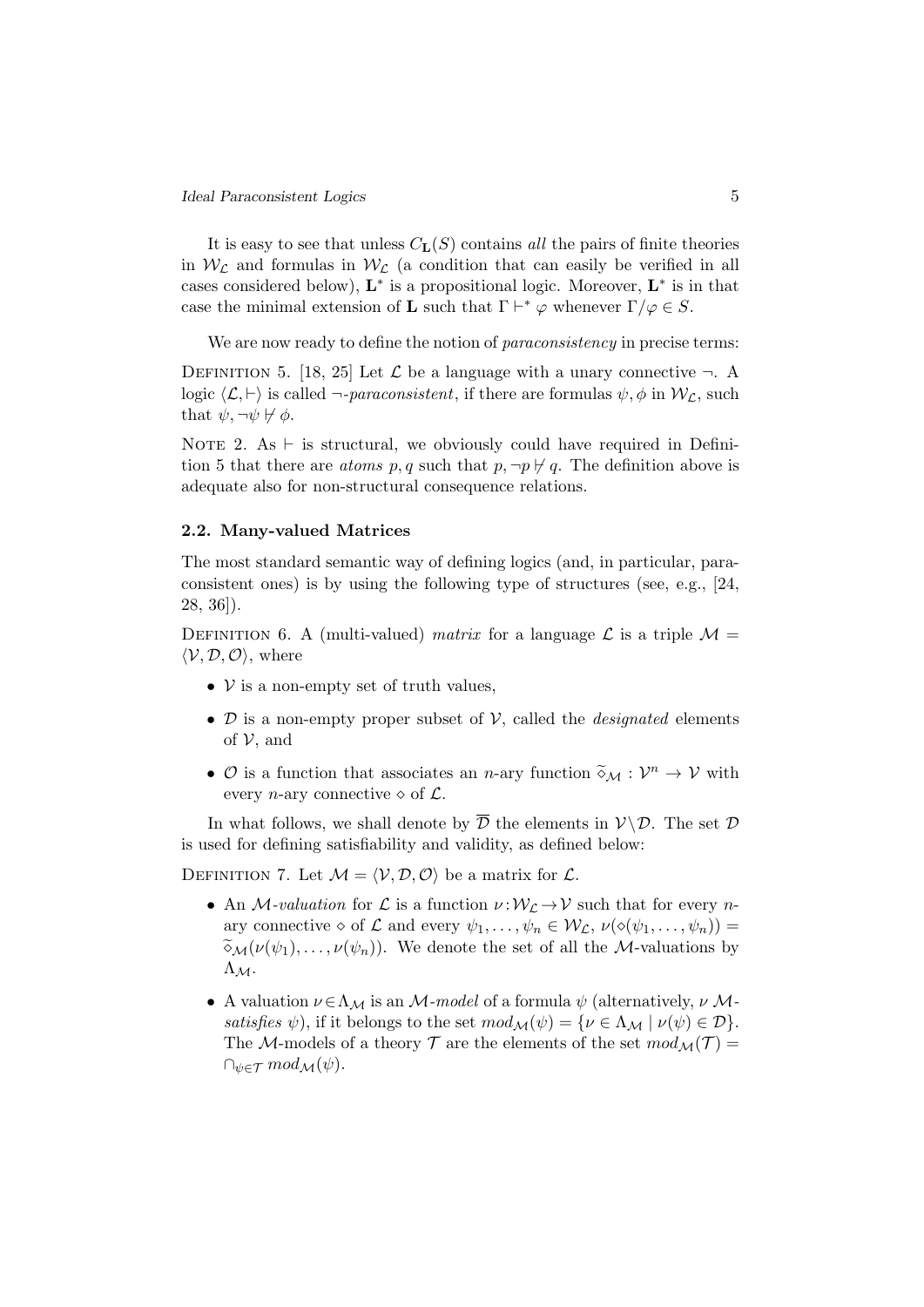• A formula  $\psi$  is *M*-satisfiable if  $mod_{\mathcal{M}}(\psi) \neq \emptyset$ . A theory  $\mathcal T$  is *M*satisfiable if  $mod_{\mathcal{M}}(\mathcal{T}) \neq \emptyset$ .

NOTATION 1. In the sequel, we shall sometimes omit the prefix  $\mathcal{M}'$  from the notions above. Also, when it is clear from the context, we shall omit the subscript ' $\mathcal{M}$ ' in  $\widetilde{\diamond}_{\mathcal{M}}$ .

DEFINITION 8. Given a matrix M, the consequence relation  $\vdash_{\mathcal{M}}$  that is *induced by* (or associated with) M, is defined by:  $\mathcal{T} \vdash_{\mathcal{M}} \psi$  if  $mod_{\mathcal{M}}(\mathcal{T}) \subseteq$  $mod_{\mathcal{M}}(\psi)$ . We denote by  $\mathbf{L}_{\mathcal{M}}$  the pair  $\langle \mathcal{L}, \vdash_{\mathcal{M}} \rangle$ , where M is a matrix for  $\mathcal{L}$ and  $\vdash_{\mathcal{M}}$  is the consequence relation induced by  $\mathcal{M}$ .

The following proposition has been proven in [34, 35]:

PROPOSITION 1. For every propositional language  $\mathcal L$  and a finite matrix  $\mathcal M$ for  $\mathcal{L}, \mathbf{L}_{\mathcal{M}} = \langle \mathcal{L}, \vdash_{\mathcal{M}} \rangle$  is a propositional logic.<sup>3</sup> <sup>4</sup>

Example 1.

- 1. Propositional classical logic is induced by the two-valued matrix  $\mathcal{M}_2$  =  $\langle \{t, f\}, \{t\}, \{\tilde{\vee}, \tilde{\wedge}, \tilde{\neg}\}\rangle$  with the standard two-valued interpretations for ∨, ∧ and ¬.
- 2. Priest's LP [31, 32] is induced by  $\mathsf{LP} = \langle \{t, f, \top\}, \{t, \top\}, \{\tilde{\vee}, \tilde{\wedge}, \tilde{\neg}\}\rangle,$ where  $\vee$ ,  $\wedge$  and  $\neg$  have the standard Kleene's interpretations [27]:

| $\tilde{\vee}$ $\begin{array}{cc} t & f \end{array}$ T |                                                |                                 | $\tilde{\wedge}$ $\begin{array}{c cc} t & f & \top \end{array}$ |                                                       |               | $\tilde{\neg}$ |  |
|--------------------------------------------------------|------------------------------------------------|---------------------------------|-----------------------------------------------------------------|-------------------------------------------------------|---------------|----------------|--|
|                                                        | $t \overline{t}$ $\overline{t}$ $\overline{t}$ |                                 |                                                                 | $t$ $t$ $f$ $\top$                                    |               | $t \mid f$     |  |
|                                                        |                                                | $\int f \mid t \quad f \quad T$ |                                                                 | $\begin{array}{c cc} f & f & f \\ \hline \end{array}$ |               |                |  |
|                                                        |                                                | $T$ $t$ $T$ $T$                 |                                                                 |                                                       | $T$   T $f$ T |                |  |

DEFINITION 9. We say that a matrix M is  $\neg$ -paraconsistent if so is  $\mathbf{L}_M$ .

NOTATION 2. In what follows, when it is clear from the context, we shall sometimes omit the  $\sim$ ' symbol and simply refer to paraconsistent logics or to paraconsistent matrices.

PROPOSITION 2. ([31]) The tautologies of  $LP$  are the same as the classical ones:  $\vdash_{\mathsf{LP}} \psi$  iff  $\vdash_{\mathcal{M}_2} \psi$ . Nevertheless, LP is paraconsistent, while  $\mathcal{M}_2$  is not.

<sup>&</sup>lt;sup>3</sup>It is easy to see that for *every* matrix  $\mathcal{M}, \vdash_{\mathcal{M}}$  is a structural and non-trivial tcr. Hence the difficult part of the proposition is that if  $M$  is *finite*, then  $\vdash_{\mathcal{M}}$  is also finitary.

<sup>&</sup>lt;sup>4</sup>This proposition was generalized to the case of finite non-deterministic matrices in [7].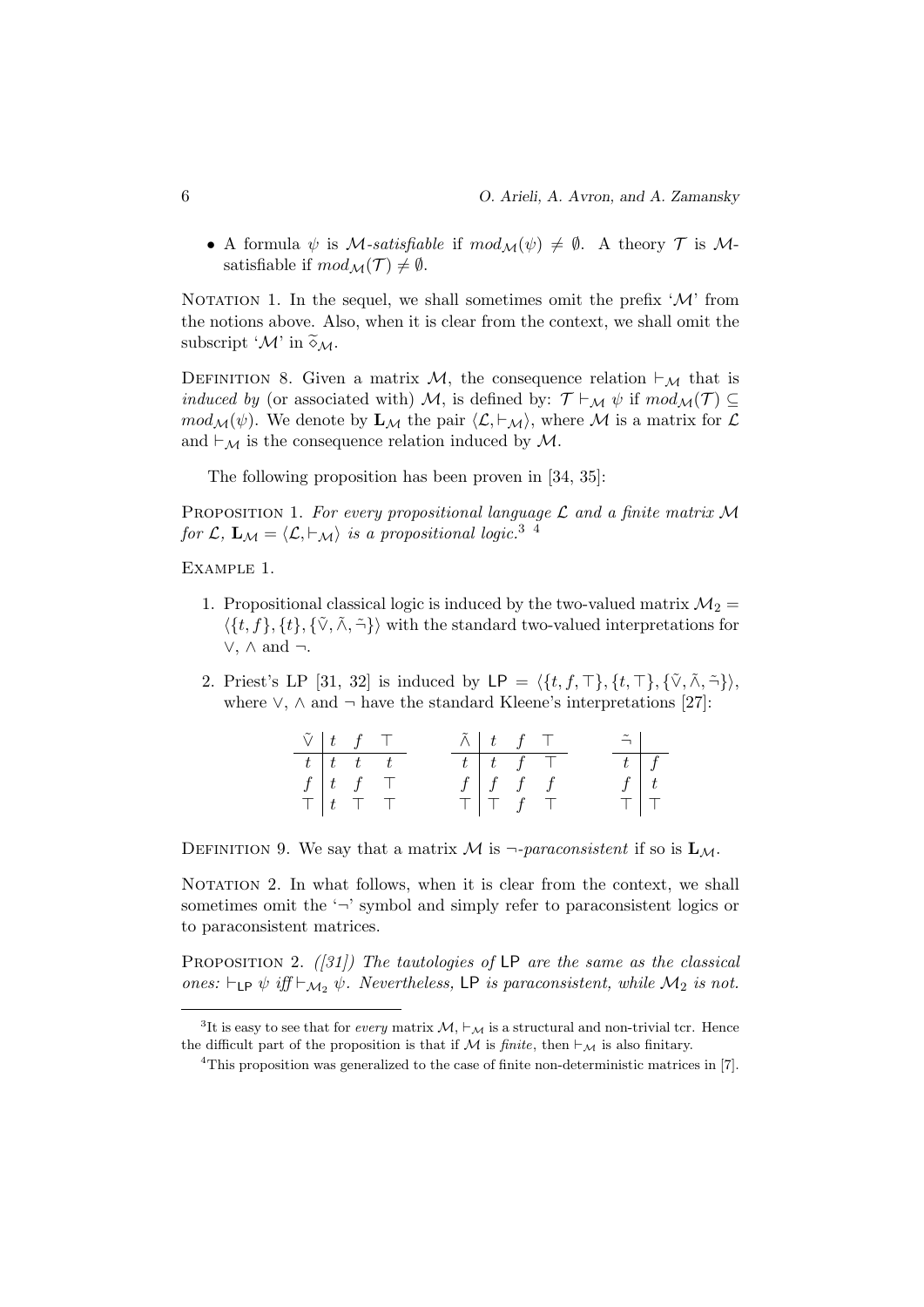#### 3. What is an Ideal Paraconsistent Logic?

This section is devoted to a clarification of the intuitive demands from an ideal paraconsistent logic that were set forth in the introduction.

#### 3.1. Containment in Classical Logic

Containment in classical logic is a notion that is widely used in the literature (see, e.g., [16, 19, 26, 30]). Usually, a logic **L** has been defined (e.g. in [16]) to be 'contained in classical logic' if it has the same language as classical logic, and classical logic is an extension of L in this language. Unfortunately, although this definition seems very intuitive, it is in fact not well-defined, because it is not clear what is 'the language of classical logic' to which this 'definition' refers. For example: suppose someone uses the symbol "∧" for conjunction, while someone else uses " $&$ " instead. Do they use the same language or not? What is more, someone may use  $\neg$  and  $\wedge$  as primitive connectives, another may use  $\neg$  and  $\vee$ , and still another uses all of the three. Who of them uses "the language of classical logic"? Obviously, any choice would be too arbitrary, and the question whether a given logic is contained in classical logic should not depend on such arbitrary choices.

The next example demonstrates how serious the problem is.

Example 2. Consider the proof in [16, Section 5.3] and [17] that the logic of formal inconsistency LFI1 is maximally paraconsistent "relative to classical logic", where the language of classical logic is taken as  $\{\wedge, \vee, \rightarrow, \neg\}$ . This logic employs an additional unary connective •, which is not definable by other connectives of the language. Thus, to be able to speak of maximal paraconsistency of LFI1 relative to classical logic, the authors must enrich the language they call "the language of classical logic" with a corresponding connective  $\bullet$ , and supply an appropriate interpretation to it. The obtained logic, called ECPL ('extended propositional classical logic'), is a conservative extension of classical logic (that is, the tautologies of ECPL in the language of  $\{\wedge, \vee, \rightarrow, \neg\}$  are exactly those of classical logic). Now, in [16, 17] it is shown that the addition to LFI1 of a tautology of ECPL that is not provable in LFI1, yields either ECPL or a trivial logic. Concluding (as is done in  $[16, 17]$  that this means that **LFI1** is maximal relative to classical logic is rather problematic, because this does not fit the given definition. What is more: a different choice of a two-valued interpretation for  $\bullet$  (and nothing in the definition used in [16, 17] forbids such a choice) would imply that the same logic is not even contained in classical logic!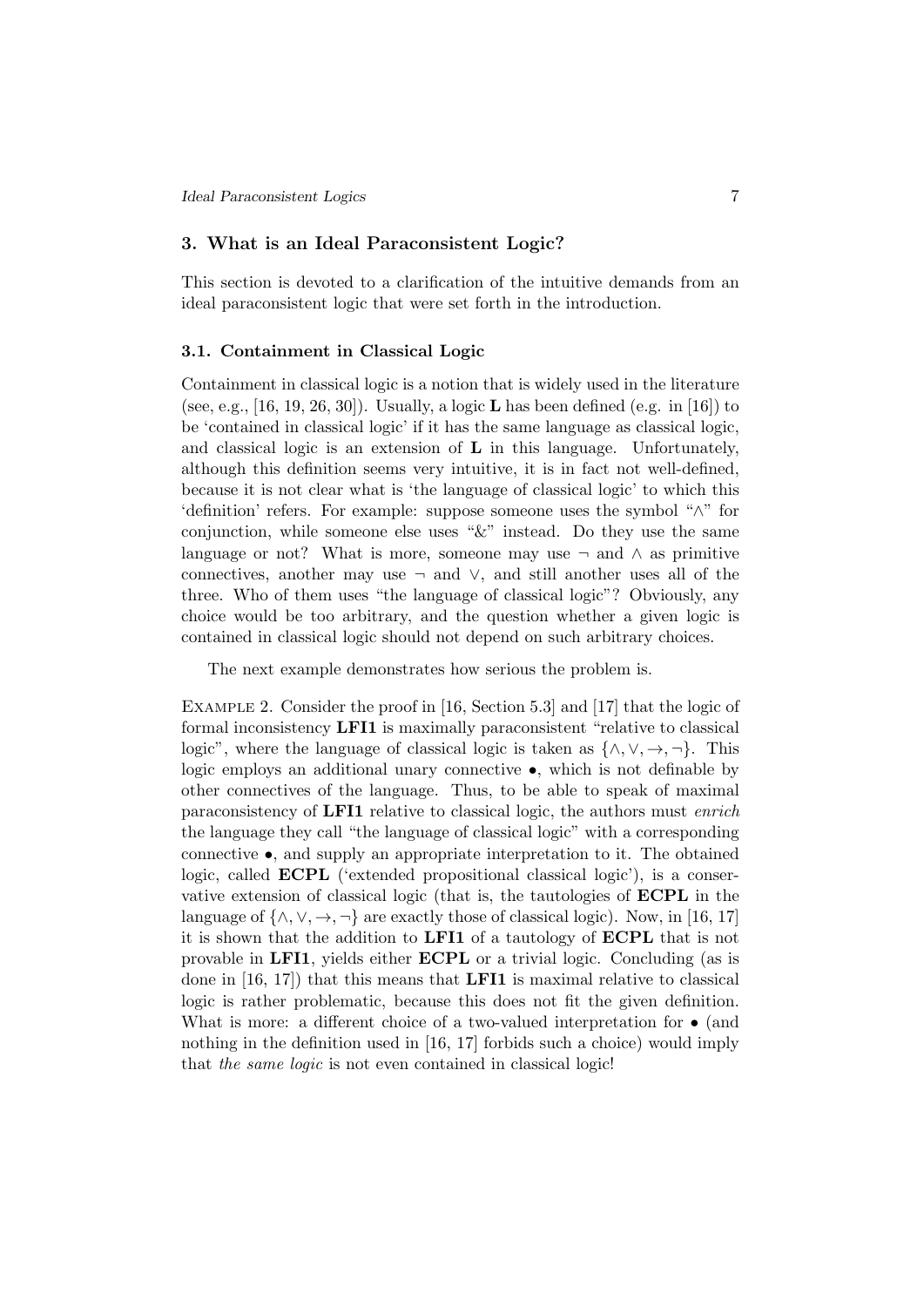Next, we give an exact definition of what it means for a logic to be contained in classical logic.

DEFINITION 10. Let  $\mathcal L$  be a language with a unary connective  $\neg$ . A bivalent  $\lnot$ -interpretation for  $\mathcal L$  is a function **F** that associates a two-valued truthtable with each connective of  $\mathcal{L}$ , such that  $\mathbf{F}(\neg)$  is the classical truth table for negation. We denote by  $\mathcal{M}_{\mathbf{F}}$  the two-valued matrix for  $\mathcal{L}$  induced by **F**, that is,  $\mathcal{M}_{\mathbf{F}} = \langle \{t, f\}, \{t\}, \mathbf{F} \rangle$  (see Definition 6).

DEFINITION 11. Let  $\mathcal L$  be a language with a unary connective  $\neg$ , and let **F** be some bivalent  $\neg$ -interpretation for  $\mathcal{L}$ .

- 1. Let  $\mathbf{L} = \langle \mathcal{L}, \vdash \rangle$  be a propositional logic.
	- L is F-contained in classical logic, if for every  $\varphi_1, \ldots, \varphi_n, \psi \in \mathcal{W}_\mathcal{L}$ : if  $\varphi_1, \ldots \varphi_n \vdash_{\mathbf{L}} \psi$  then  $\varphi_1, \ldots, \varphi_n \vdash_{\mathcal{M}_{\mathbf{F}}} \psi$ .
	- L is ¬-contained in classical logic, if it is F-contained in it for some F.
- 2. Let M be a matrix for L. We say that M is **F**-contained ( $\neg$ -contained) in classical logic if so is  $L_M$ .

PROPOSITION 3. Let  $M = \langle V, D, O \rangle$  be a matrix for a language with  $\neg$ .

- 1. If M is  $\neg$ -contained in classical logic, then there is an element  $t \in \mathcal{D}$ , such that  $\tilde{\neg} t \notin \mathcal{D}$ .
- 2. M is paraconsistent iff there is an element  $\top \in \mathcal{D}$ , such that  $\tilde{\neg} \top \in \mathcal{D}$ .

*Proof.* Let **F** be a bivalent  $\neg$ -interpretation, such that  $L_M$  is **F**-contained in classical logic. Since  $p \nvDash_{\mathcal{M}_{\mathbf{F}}} \neg p$ , also  $p \nvDash_{\mathcal{M}} \neg p$ , and so there is some  $t \in \mathcal{D}$ , such that  $\tilde{\neg} t \notin \mathcal{D}$ . Since M is paraconsistent,  $p, \neg p \not\vdash_{\mathcal{M}} q$ , and so there is some  $\top \in \mathcal{D}$ , such that  $\tilde{\neg} \top \in \mathcal{D}$ .

Corollary 1.

- 1. Every paraconsistent matrix which is  $\neg$ -contained in classical logic has at least two designated elements.
- 2. No two-valued matrix which is  $\neg$ -contained in classical logic can be paraconsistent.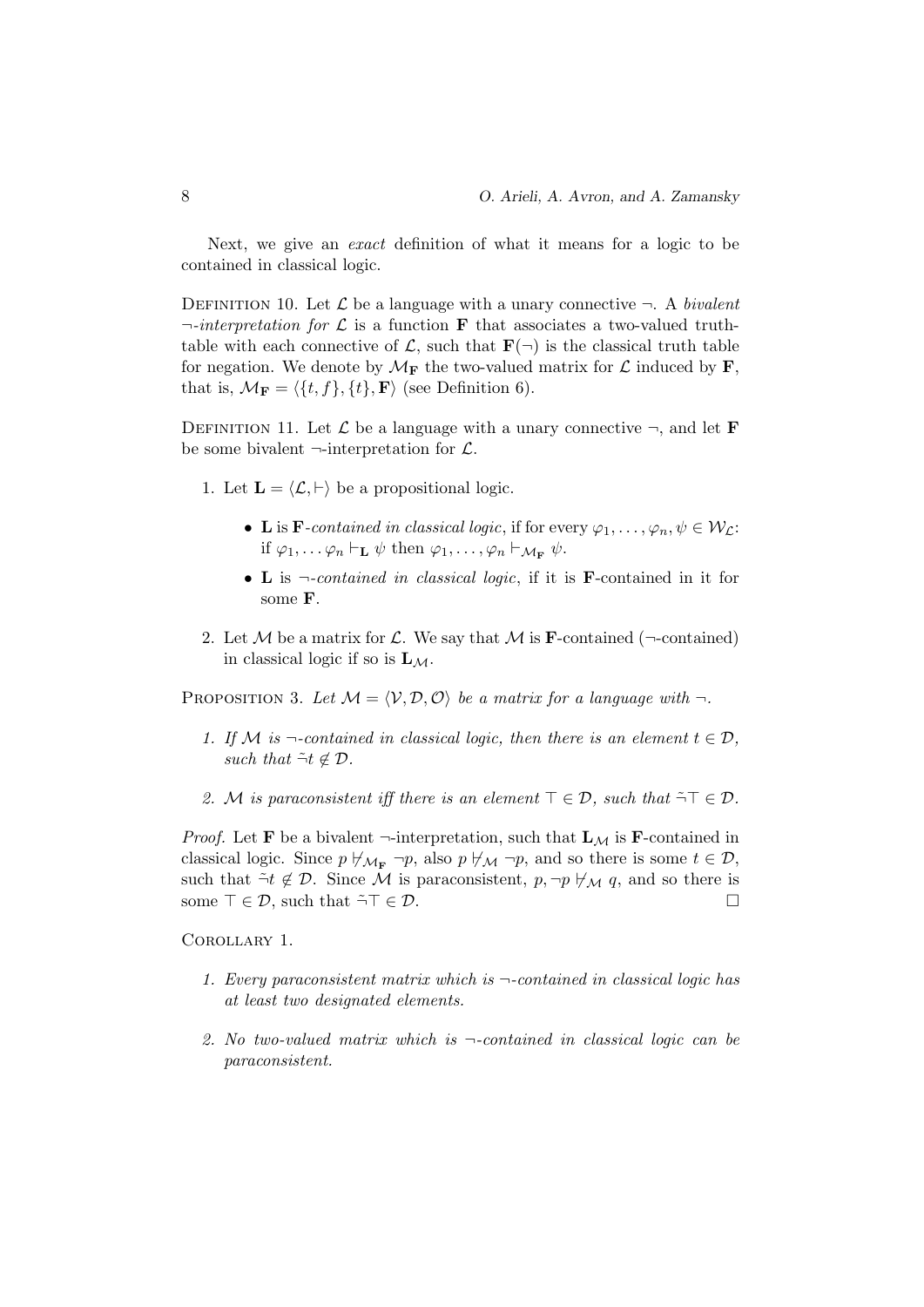*Proof.* Let  $\mathcal{M} = \langle \mathcal{V}, \mathcal{D}, \mathcal{O} \rangle$  be a paraconsistent matrix that is  $\neg$ -contained in classical logic. By Proposition 3,  $\mathcal D$  contains at least two truth-values. Since  $\mathcal{D} \subset \mathcal{V}, \mathcal{V}$  must contain at least three truth-values.

Corollary 1 implies that the semantics of a reasonable paraconsistent logic cannot be based on just the two classical truth-values  $t$  and  $f$ . Still, it will be convenient in what follows to concentrate on matrices which are (intuitively) obtained by adding to  $\{t, f\}$  some 'abnormal' truth-values.

DEFINITION 12. A matrix  $\mathcal{M} = \langle \mathcal{V}, \mathcal{D}, \mathcal{O} \rangle$  is called proto-classical, if there exists a *unique* element  $a \in \mathcal{V}$ , such that  $a \in \mathcal{D}$  and  $\tilde{\neg}a \notin \mathcal{D}$ .

NOTATION 3. Given a proto-classical matrix  $\mathcal{M} = \langle \mathcal{V}, \mathcal{D}, \mathcal{O} \rangle$ , we shall henceforth denote by t the unique element a of V such that  $a \in \mathcal{D}$  while  $\tilde{\neg}a \notin \mathcal{D}$ , and by f the unique element  $\tilde{\neg} t$  (so in proto-classical matrices:  $t \in \mathcal{D}$ ,  $f \notin \mathcal{D}$ , and  $f = -\tilde{\tau}t$ .

In the next proposition we introduce a particularly important class of paraconsistent matrices which are proto-classical:

PROPOSITION 4. Let  $M = \langle V, D, O \rangle$  be a paraconsistent matrix which is  $\neg$ -contained in classical logic. If  $|\mathcal{D}| = 2$  then M is a proto-classical matrix in which  $\tilde{\neg} f = t$ .

Proof. From Proposition 3 it immediately follows that under the assumptions of the present proposition,  $\mathcal{D} = \{t, \top\}$ , where  $\tilde{\neg} t \notin \mathcal{D}$ , while  $\tilde{\neg} \top \in \mathcal{D}$ . Hence  $M$  is proto-classical.

Now, we have that  $p, \neg\neg p \nleftrightarrow_{\mathcal{M}} \neg\neg\neg p$ , because M is  $\neg$ -contained in classical logic. Since  $\tilde{\neg} \top \in \mathcal{D}$  and  $\tilde{\neg} \tilde{\neg} \top \in \{\top, f\}$  (this is obvious when either  $\tilde{\neg} \top = t$ or  $\tilde{\neg} \top = \top$ , a model in M of  $\{p, \neg \neg p\}$  which is not a model of  $\neg \neg \neg p$  should assign t to both p and  $\neg\neg p$ , and that  $\tilde{\neg} f = \tilde{\neg} \tilde{\neg} t = t$ .

DEFINITION 13. Let  $M = \langle V, \mathcal{D}, \mathcal{O} \rangle$  be a proto-classical matrix for  $\mathcal{L}$ .

- For every *n*-ary connective  $\diamond$  of  $\mathcal{L}$ , the operation  $\check{\diamond}$  of  $\mathcal{M}$  is *classically* closed, if  $\tilde{\diamond}(a_1,\ldots,a_n) \in \{t, f\}$  for all  $a_1,\ldots,a_n \in \{t, f\}$ .
- M is classically closed, if all its operations are classically closed.
- M is semi-classical if it is classically closed and  $\tilde{\neg} f = t$ .

DEFINITION 14. Let  $\mathcal{M} = \langle \mathcal{V}, \mathcal{D}, \mathcal{O} \rangle$  be a semi-classical matrix for  $\mathcal{L}$ . The bivalent  $\neg$ -interpretation  $\mathbf{F}_M$  induced by  $\mathbf{M}$  is defined by  $\mathbf{F}_M(\diamond) = \tilde{\diamond}_M / \{t, f\}$ , where  $\tilde{\diamond}_{\mathcal{M}}/\{t,f\}$  is the reduction of  $\tilde{\diamond}_{\mathcal{M}}$  to  $\{t,f\}$ .<sup>5</sup>

<sup>&</sup>lt;sup>5</sup>It is easy to see that since M is semi classical,  $\mathbf{F}_{\mathcal{M}}$  is indeed a  $\neg$ -interpretation for  $\mathcal{L}$ .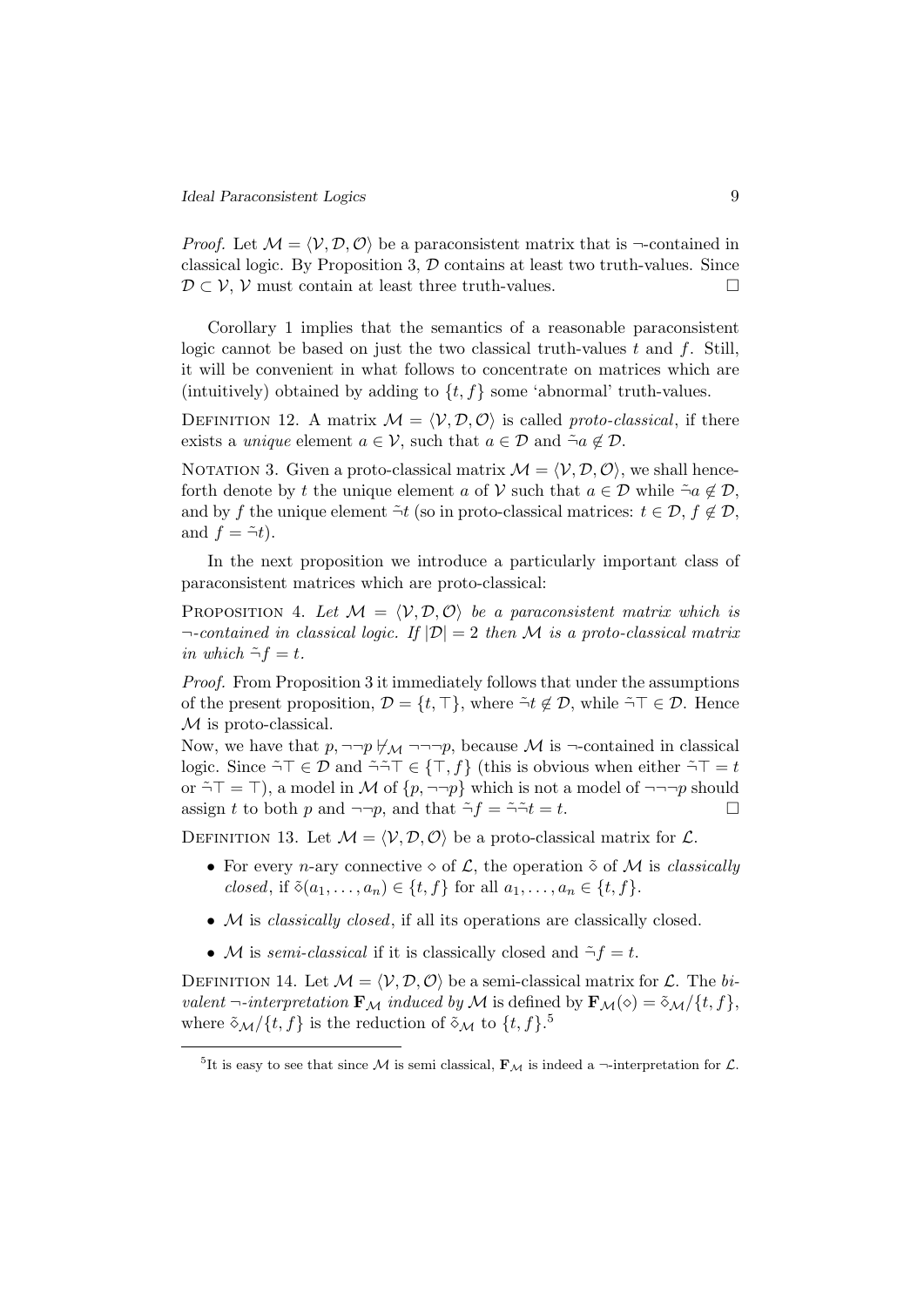PROPOSITION 5. Every semi-classical matrix  $M$  for  $\mathcal L$  is  $\neg$ -contained in classical logic. Moreover,  $\mathbf{F}_M$  is the unique bivalent  $\neg$ -interpretation, such that  $\mathbf{L}_{\mathcal{M}}$  is  $\mathbf{F}_{\mathcal{M}}$ -contained in classical logic.

*Proof.* Suppose that M is semi-classical. Let  $\varphi_1, \ldots, \varphi_n, \psi \in \mathcal{W}_{\mathcal{L}}$ , such that  $\varphi_1, \ldots, \varphi_n \not\vdash_{\mathcal{M}_{\mathbf{F}_\mathcal{M}}} \psi$ . Then there is some  $\mathcal{M}_{\mathbf{F}_\mathcal{M}}$ -valuation  $\nu$ , such that  $\nu(\varphi_i) = t$  for all  $1 \leq i \leq n$  and  $\nu(\psi) = f$ . Since M is classically closed,  $\nu$  is also an M-valuation, and so  $\varphi_1, \ldots, \varphi_n \not\vdash_M \psi$ . Hence,  $\mathbf{L}_M$  is  $\mathbf{F}_M$ -contained in classical logic. Suppose for contradiction that there is some  $\mathbf{F} \neq \mathbf{F}_{\mathcal{M}}$ , such that  $\mathbf{L}_{\mathcal{M}}$  is also **F**-contained in classical logic. Then there is some *n*ary connective  $\diamond$  of  $\mathcal{L}$ , such that  $\tilde{\diamond}/\{t, f\} = \mathbf{F}_{\mathcal{M}}(\diamond) \neq \mathbf{F}(\diamond)$ . Hence, there are some  $a_1, \ldots, a_n \in \{t, f\}$ , such that  $\tilde{\diamond}(a_1, \ldots, a_n) \neq \mathbf{F}(\diamond)(a_1, \ldots, a_n)$ . Because **F** and  $\mathbf{F}_{\mathcal{M}}$  are both bivalent  $\neg$ -interpretations, we may assume, without loss of generality, that  $\mathbf{F}(\diamond)(a_1, \ldots, a_n) = t$  and  $\delta(a_1, \ldots, a_n) = f$ . Next, for  $i = 1, ..., n$  define  $\varphi_i = p$  if  $a_i = t$  and  $\varphi_i = \neg p$  otherwise. Since M is semi-classical, for every  $a \in \mathcal{D}$  different from t it holds that  $\tilde{\neg}a \in \mathcal{D}$ . Hence,  $p, \diamond(\varphi_1, \ldots, \varphi_n) \vdash_{\mathcal{M}} \neg p$ , while  $p, \diamond(\varphi_1, \ldots, \varphi_n) \not\vdash_{\mathcal{M}_{\mathbf{F}}} \neg p$ , in contradiction to the **F**-containment of  $\mathbf{L}_{\mathcal{M}}$  in classical logic.

EXAMPLE 3. It is important to note that the condition of being classically closed cannot be dropped from the definition of a semi-classical matrix, even in case the matrix is paraconsistent. To show this, we present an example of a proto-classical matrix which is paraconsistent and ¬-contained in classical logic, satisfies the condition  $\tilde{\neg} f = t$ , and yet it is not classically closed. For this let  $\mathcal{L} = \{\neg, \star\}$ , and consider the matrix  $\mathcal{M}_{\star} = \{\{t, f, \top\}, \{t, \top\}, \mathcal{O}\}\$  for L, in which  $\tilde{\neg}t = f$ ,  $\tilde{\neg}f = t$ ,  $\tilde{\neg}T = \top$ , and  $\tilde{\star}t = \tilde{\star}f = \top, \tilde{\star}\top = t$ .  $\mathcal{M}_{\star}$ is obviously proto-classical with  $\tilde{\neg} f = t$ , paraconsistent, and not classically closed. It remains to show that it is  $\neg$ -contained in classical logic. Let **F** be the bivalent  $\neg$ -interpretation, in which the truth table of  $\star$  consists only of t (that is,  $\mathbf{F}(\star) = \lambda x.t$ ). We show that  $\mathbf{L}_{\mathcal{M}_{\star}}$  is **F**-contained in classical logic. Assume otherwise. Then there is a finite theory  $\Gamma$  and a formula  $\psi$ , such that  $\Gamma \vdash_{\mathcal{M}_\star} \psi$  but  $\Gamma \not\models_{\mathcal{M}_\mathbf{F}} \psi$ . Choose such  $\Gamma$  and  $\psi$  which are of minimal total length. Then the following holds:

- $\Gamma$  does not contain a formula of the form  $\neg^k \theta$  for  $k > 1$ . To see this, suppose for contradiction that  $\neg^k \theta \in \Gamma$ . Since  $\neg^k \theta$  is equivalent to  $\neg^{k-2}\theta$  in both  $\mathcal{M}_{\star}$  and  $\mathcal{M}_{\mathbf{F}}$ , also  $(\Gamma - \{\neg^k\theta\}) \cup \{\neg^{k-2}\theta\} \vdash_{\mathcal{M}_{\star}} \psi$  and  $(\Gamma - {\{\neg^k\theta\}}) \cup {\{\neg^{k-2}\theta\}} \nvDash_{\mathcal{M}_{\mathbf{F}}} \psi$ . This contradicts the minimality of  $\Gamma, \psi$ .
- Γ does not contain a formula of the form  $\neg \star \theta$ , since otherwise  $\Gamma \vdash_{\mathcal{M}_{\mathbf{F}}} \phi$ for every  $\phi$ , contradicting  $\Gamma \not\vdash_{\mathcal{M}_{\mathbf{F}}} \psi$ .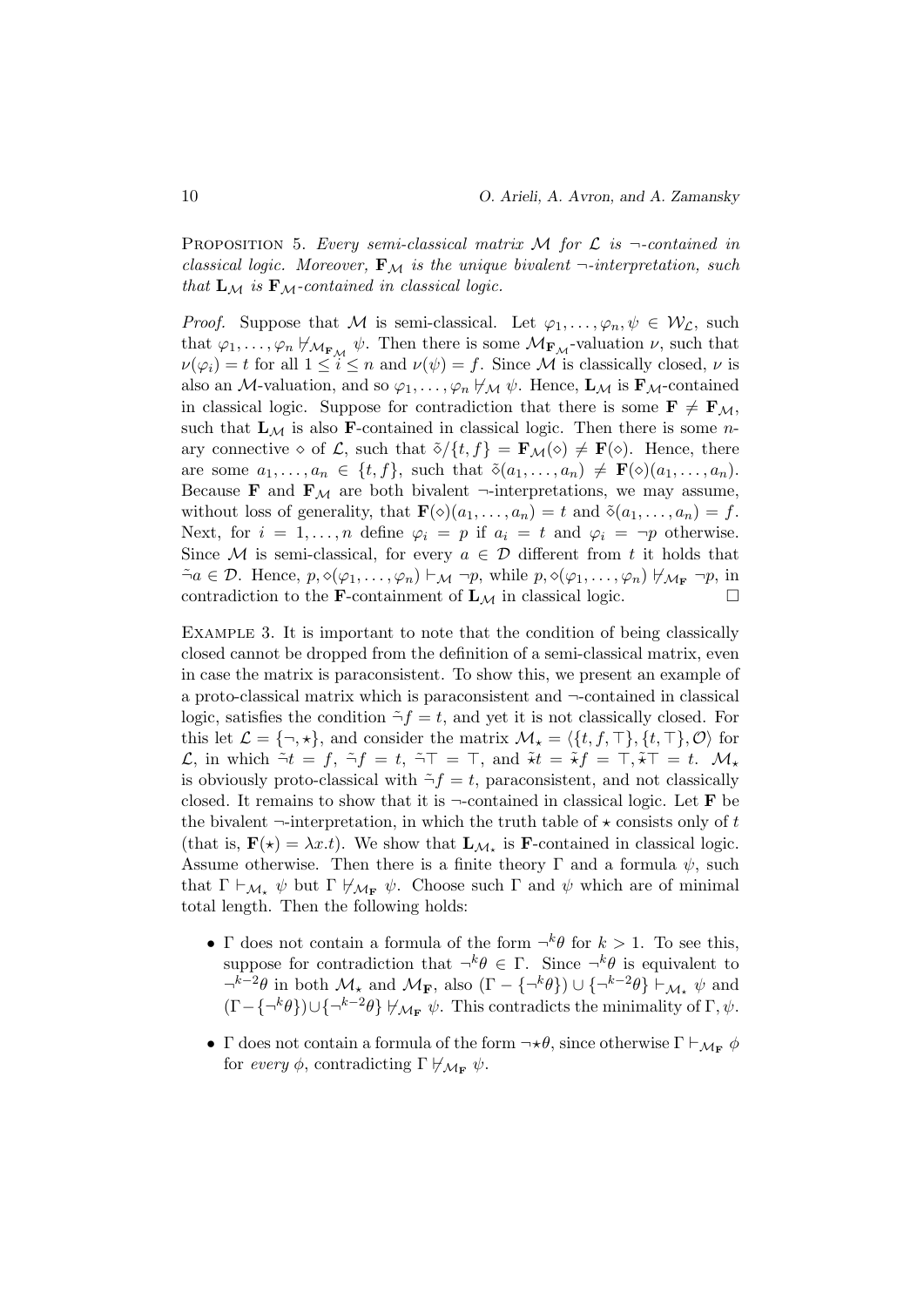• Γ contains no formula of the form  $\star \theta$ , since otherwise  $\Gamma - {\star \phi} \vdash_{\mathcal{M}_{\star}} \psi$ and  $\Gamma - \{\star \theta\} \not\vdash_{\mathcal{M}_{\mathbf{F}}} \psi$ , contradicting the minimality of  $\mathcal{T}, \psi$ .

Hence, it must be the case that  $\Gamma \subseteq \{p, \neg p\}$ . Since  $\Gamma \not\vdash_{\mathcal{M}_{\mathbf{F}}} \psi$ ,  $\Gamma = \{p\}$  or  $\Gamma = \{\neg p\}.$  In addition, the following must hold for  $\psi$ :

- $\psi$  is not of the form  $\neg^k \phi$  for  $k > 1$  (otherwise, like in the case with  $\Gamma$ , we could take  $\neg^{k-2}\phi$  instead, contradicting the minimality of  $\Gamma, \psi$ ).
- $\psi$  is not of the form  $\star \phi$  (since otherwise for any  $\Delta$ ,  $\Delta \vdash_{\mathcal{M}_{\mathbf{F}}} \psi$ ).
- $\psi$  is not a literal (since otherwise either  $\Gamma \not\vdash_{\mathcal{M}_{\bullet}} \psi$ , or  $\Gamma \vdash_{\mathcal{M}_{\mathbf{F}}} \psi$ ).

Hence,  $\psi$  must be of the form  $\neg \star \phi$ , and we may assume that  $\phi$  is over  $\{p\}$ . Now, define for every formula  $\theta$  over  $\{p\}$  a unary truth-function  $\mathbf{T}_{\theta}$  as follows:

$$
\mathbf{T}_p(a) = a \mathbf{T}_{\neg \phi}(a) = \tilde{\neg}(\mathbf{T}_{\phi}(a)) \mathbf{T}_{\star \phi}(a) = \tilde{\star}(\mathbf{T}_{\phi}(a))
$$

It is easy to show by induction on  $\theta$ :

For every 
$$
\mathcal{M}_{\star}
$$
-valuation  $\nu$ :  $\nu(\theta) = \mathbf{T}_{\theta}(\nu(p))$ . (1)

We now prove the following claims:

If 
$$
\mathbf{T}_{\theta}(\top) \neq \top
$$
 then for  $a \in \{t, f\}$ ,  $\mathbf{T}_{\theta}(a) = \top$  (2)

If 
$$
\mathbf{T}_{\theta}(\top) = \top
$$
 then for  $a \in \{t, f\}$ ,  $\mathbf{T}_{\theta}(\top) \neq \top$  (3)

We prove (2) and (3) simultaneously by induction on  $\theta$ . For  $\theta = p$ ,  $\mathbf{T}_p(\top) =$  $\top$ , and indeed for  $a \in \{t, f\}$ ,  $\mathbf{T}_n(a) = a \neq \top$ . Now, let  $\theta = \neg \delta$ . Suppose that  $\mathbf{T}_{\neg \delta}(\top) \neq \top$ . Then also  $\mathbf{T}_{\delta}(\top) \neq \top$ , and by the induction hypothesis, for  $a \in \{t, f\}$ :  $\mathbf{T}_{\delta}(a) = \top$ , hence also  $\mathbf{T}_{\neg \delta}(a) = \top$ . Next, suppose that  $\mathbf{T}_{\neg \delta}(\top) = \top$ . Then also  $\mathbf{T}_{\delta}(\top) = \top$ , and by the induction hypothesis, for  $a \in \{t, f\}$ :  $\mathbf{T}_{\delta}(a) \neq \top$ , hence also  $\mathbf{T}_{\neg \delta}(a) \neq \top$ . Finally, let  $\theta = \star \delta$ . Suppose that  $\mathbf{T}_{\star\delta}(\top) \neq \top$ . Then  $\mathbf{T}_{\delta}(\top) = \top$ , and by the induction hypothesis, for  $a \in \{t, f\}$ :  $\mathbf{T}_{\delta}(a) \neq \top$ , hence also  $\mathbf{T}_{\star\delta}(a) = \top$ . Now, suppose that  $\mathbf{T}_{\star\delta}(\top) = \top$ . Then  $\mathbf{T}_{\delta}(\top) \neq \top$ , and by the induction hypothesis, for  $a \in$  $\{t, f\}$ :  $\mathbf{T}_{\delta}(a) = \top$ , hence  $\mathbf{T}_{\star\delta}(a) \neq \top$ .

Finally, suppose without loss of generality that  $\Gamma = \{p\}$ . We show that  $p \nvdash_{\mathcal{M}} \neg \star \phi$  for any  $\phi$  over  $\{p\}$ . Let  $\phi$  be such formula. If  $\mathbf{T}_{\phi}(\top) = \top$ , let  $\nu$ be an M-valuation such that  $\nu(p) = \top$ . Then by (1) above,  $\nu(\phi) = \top$  and so  $\nu(\neg \star \phi) = f$ . Hence,  $p \not\vdash_{\mathcal{M}} \neg \star \phi$ . Otherwise,  $\mathbf{T}_{\phi}(\top) \neq \top$ . By (2) above,  $\mathbf{T}_{\phi}(t) = \top$ . Let  $\nu$  be an *M*-valuation such that  $\nu(p) = t$ . Then by (1) above,  $\nu(\phi) = \top$ , and so again  $\nu(\neg \star \phi) = f$  and  $p \not\vdash_{\mathcal{M}} \neg \star \phi$ . Hence, in all cases  $\Gamma \not \vdash_{\mathcal{M}} \neg \star \phi$ , in contradiction to our assumption that  $\Gamma \vdash_{\mathcal{M}} \psi$ .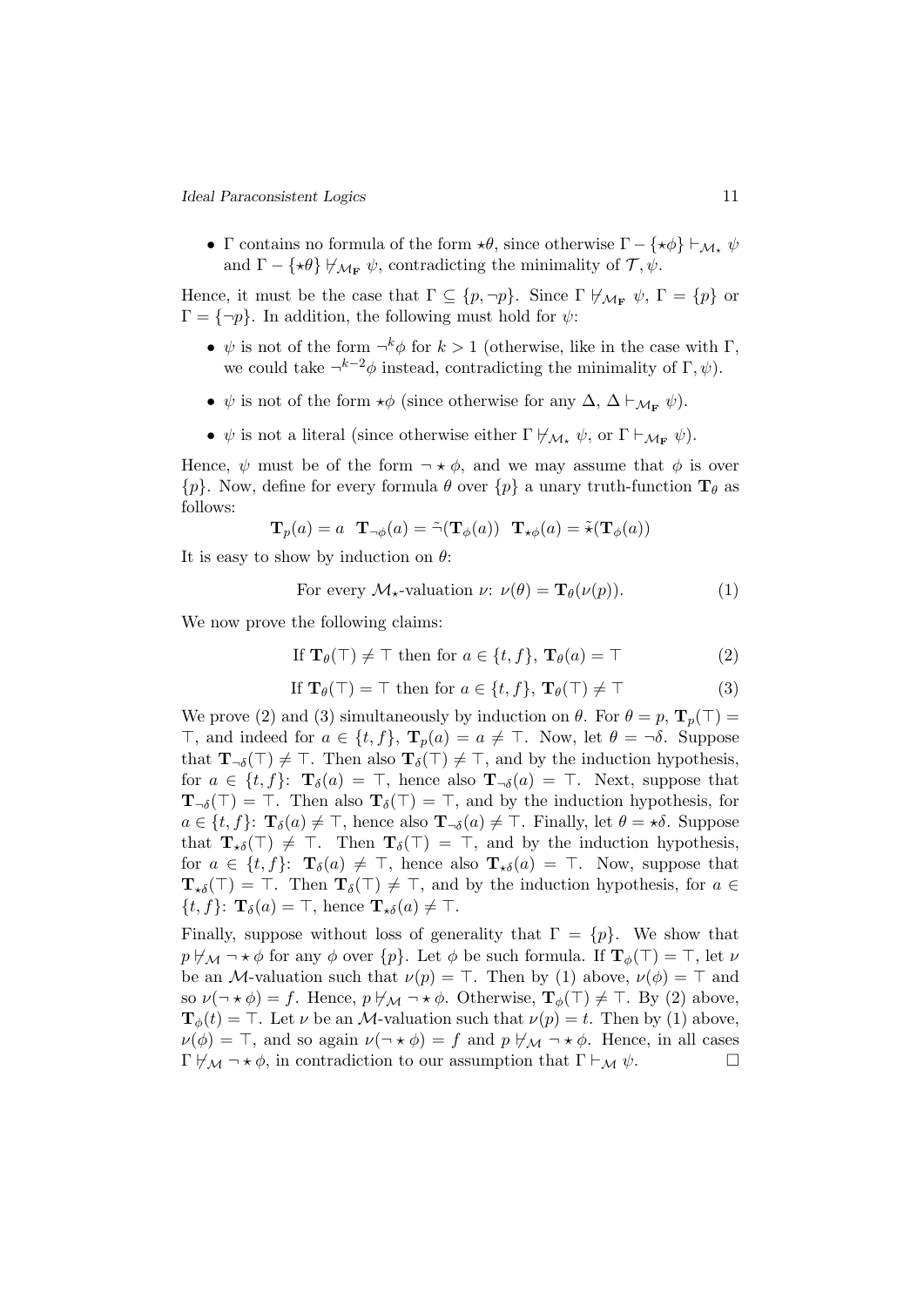#### 3.2. Reasonably Strong Languages

In order for a connective  $\neg$  of a logic **L** to be entitled to the name "negation", it is necessary that  $L$  would be  $\neg$ -contained in classical logic. Hence, in what follows we concentrate only on such logics. This implies that in all of them  $\neg$  has the following basic properties of a negation:

PROPOSITION 6. Let  $\mathbf{L} = \langle \mathcal{L}, \vdash \rangle$  be a logic that is  $\neg$ -contained in classical logic. Then for every atomic formula p:  $p \nvdash \neg p$  and  $\neg p \nvdash p$ .

As we said in the introduction, having a connective  $\neg$  such that **L** is ¬-contained in classical logic is of course just the minimal demand from a reasonable language for a paraconsistent logic. In addition to negation, a useful paraconsistent logic should provide other useful connectives, and an ideal one should in fact provide natural counterparts for all classical connectives (and because of the containment in classical logic, only for them). What is more: the language of any logic with the pretension of being 'ideal' should contain what is called in [1] 'the heart of logic': an implication connective which reflects the underlying consequence relation of that logic. Unlike [1], we believe that this means that such a connective should respect the full intuitionistic-classical deduction theorem. This would make it possible to directly reduce *all* inferences from premises in the logic to theoremhood in that logic. In addition, the presence of appropriate counterparts of the classical negation and implication already ensures the existence of a natural counterpart for every classical connective. These considerations lead to the following definition:

DEFINITION 15.

- 1. A (primitive or defined) binary connective  $\supset$  is a proper implication for a logic  $\mathbf{L} = \langle \mathcal{L}, \vdash \rangle$ , if the deduction theorem holds for  $\supset$  and  $\vdash$ : For every theory  $\mathcal T$  in  $\mathcal L$ ,  $\mathcal T$ ,  $\psi \vdash \varphi$  iff  $\mathcal T \vdash \psi \supset \varphi$ .
- 2. A  $\neg$ -paraconsistent logic **L** is *normal*, if it is  $\neg$ -contained in classical logic and has a proper implication.

By the definition of a bivalent  $\neg$ -interpretation **F**, **F**( $\neg$ ) is the classical truth-table. The next proposition shows that this is the case also for a proper implication.

PROPOSITION 7. Let **L** be a logic that is  $\mathbf{F}$ -contained in classical logic for some **F**. If  $\supset$  is a proper implication for **L**, then **F**( $\supset$ ) is the classical interpretation for implication.

 ${}^{6}$ A negation satisfying this property is called 'weak negation' in [6].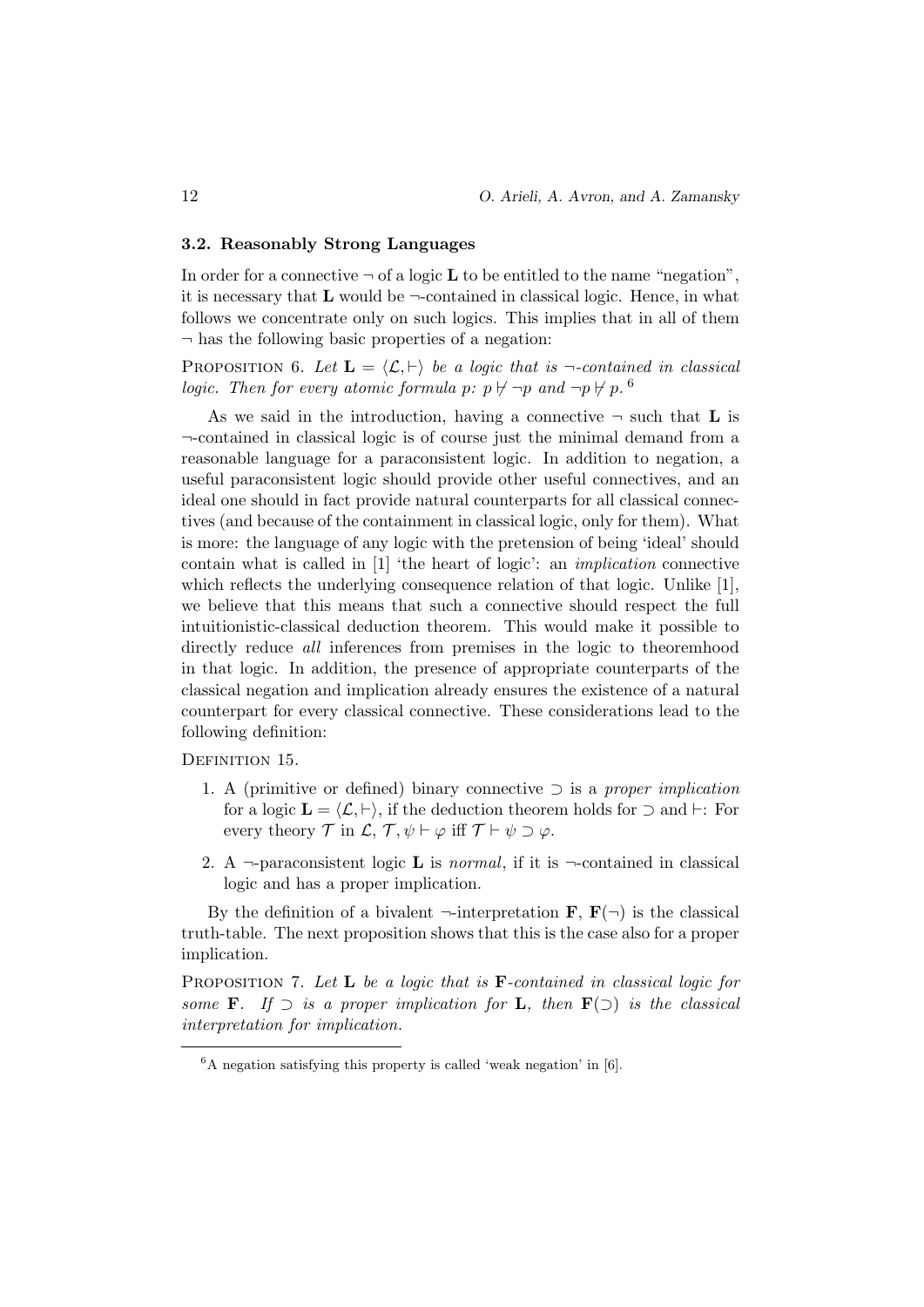*Proof.* Let **F** be a bivalent  $\neg$ -interpretation such that **L** is **F**-contained in classical logic. Since  $p \vdash_L p$ , also  $\vdash_L p \supset p$ . Hence,  $\vdash_{\mathcal{M}_F} p \supset p$ , and so  $\mathcal{M}_{\mathbf{F}}$  must satisfy:  $t \supset t = f \supset f = t$ . Next,  $p \vdash_{\mathbf{L}} q \supset q$ , and since  $\supset$  is a proper implication,  $\vdash_{\mathbf{L}} p \supset (q \supset q)$ . Hence also  $\vdash_{\mathcal{M}_{\mathbf{F}}} p \supset (q \supset q)$ , and so  $\mathcal{M}_F$  must satisfy:  $f \supset t = t$ . Finally,  $p \supset q \vdash_L p \supset q$ , and since  $\supset$ is a proper implication,  $p \supset q, p \vdash_L q$ . Hence, also  $q \supset q, p \vdash_{\mathcal{M}_{\mathbf{F}}} q$ , and so  $\mathcal{M}_{\mathbf{F}}$  must satisfy:  $t \supset f = f$  (otherwise  $\nu(p) = t, \nu(q) = f$  would be a counterexample).

NOTE 3. The last proposition implies that for any normal logic  $\bf{L}$  which is **F**-contained in classical logic,  $\mathbf{F}(\neg)$  and  $\mathbf{F}(\neg)$  form a functionally complete set (i.e, any two-valued function is definable in terms of them). This shows the adequacy of the expressive power of normal logics.

Clearly, not all paraconsistent logics have a proper implication, even if they are  $\neg$ -contained in classical logic. The next proposition exhibits a particularly famous paraconsistent logic that lacks such an implication.

Proposition 8. Priest's three-valued logic LP [31, 32] does not have a proper implication.

*Proof.* Recall that LP is induced by  $\mathsf{LP} = \langle \{t, f, \top \}, \{t, \top \}, \{\tilde{\vee}, \tilde{\wedge}, \tilde{\neg} \} \rangle$ , where the interpretations in this matrix of the primitive connectives are given in Example 1. Let  $\leq_k$  be the partial order on  $\{t, f, \top\}$ , in which  $\top$  is the  $\leq_k$ maximal element and t, f are the (incomparable)  $\leq_k$ -minimal elements.<sup>7</sup> By induction on the structure of formulas in the language of  $\{\neg, \wedge, \vee\}$ , it is easy to verify that all the primitive or defined connectives in this language are  $\leq_k$ -monotonic: for every *n*-ary connective  $\diamond$  and valuations  $\nu, \mu$ , if  $\nu(\psi_i) \leq_k$  $\mu(\psi_i)$  for every  $1 \leq i \leq n$ , then also  $\nu(\diamond(\psi_1,\ldots,\psi_n)) \leq_k \mu(\diamond(\psi_1,\ldots,\psi_n)).$ Now, suppose for contradiction that ⊃ is a definable proper implication for LP. Then  $\supset$  is  $\leq_k$ -monotonic. Since LP is semi-classical,  $\tilde{\supset}$  (f, f) = t by Propositions 5 and 7. This and the  $\leq_k$ -monotonicity of  $\supset$  imply that  $\tilde{\supset}(\top, f) \in \mathcal{D}$ . It follows that  $p, p \supset q \nmid_{\text{LP}} q$  (because  $\nu(p) = \top, \nu(q) = f$ provides a counterexample). This contradicts the fact that ⊃ is a proper implication for LP (indeed, the fact that  $p \supset q \vdash p \supset q$  implies that  $p, p \supset q$  $q \vdash q$  whenever  $\supset$  is a proper implication for  $\vdash$ ).

<sup>&</sup>lt;sup>7</sup>This order is known as the *knowledge* or the *information* order on  $\{t, f, \top\}$ ; see [2, 12].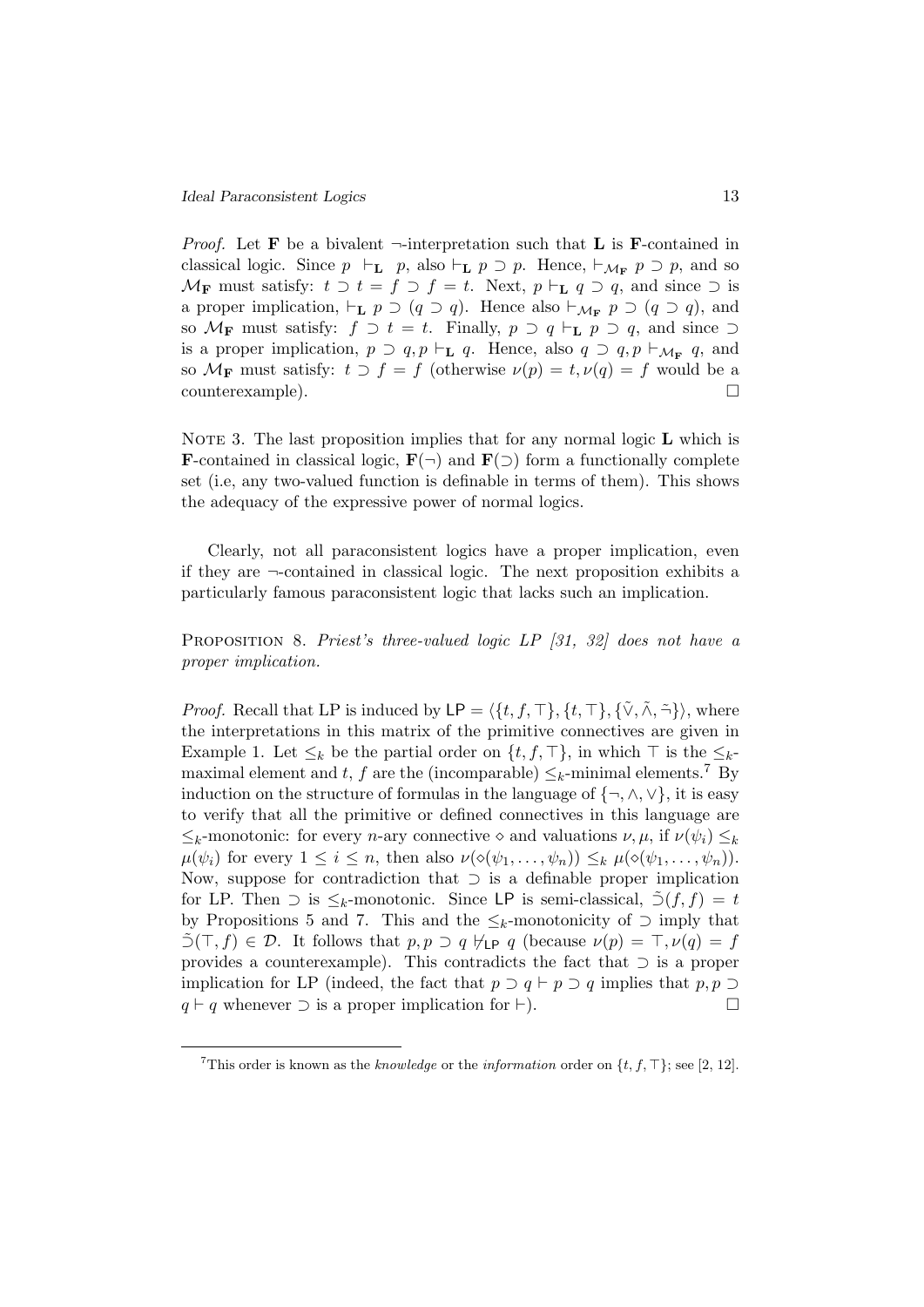#### 3.3. Maximal Paraconsistency

#### 3.3.1. Absolute Maximal Paraconsistency

The notion of absolute paraconsistency was first proposed in [6]. In contrast to the standard notions used in the literature (see Section 3.3.2), this notion is not defined with respect to any particular logic.

DEFINITION 16. Let  $\mathbf{L} = \langle \mathcal{L}, \vdash \rangle$  be a  $\neg$ -paraconsistent logic

- We say that **L** is *maximally paraconsistent*, if every extension of **L** (in the sense of Definition 4) whose set of theorems properly includes that of  $\bf{L}$ , is not  $\neg$ -paraconsistent.
- We say that **L** is *strongly maximal*, if every proper extension of **L** (in the sense of Definition 4) is not  $\neg$ -paraconsistent.

NOTE 4. Clearly, strong maximality implies maximality. In  $[3]$  we gave an example that demonstrates that the converse does not hold.

It should be noted that one can easily construct a strongly maximal  $n$ valued paraconsistent logic by considering a language  $\mathcal L$  expressive enough to include a (primitive or defined) constant for each of the  $n$  values:

PROPOSITION 9. Any logic  $\mathbf{L}_M$  of an n-valued matrix M for a language  $\mathcal{L}$ in which all the n values are definable, is maximal in the strongest possible sense: it has no non-trivial extensions.

*Proof.* Suppose that all the truth-values in  $M$  are definable in  $\mathcal{L}$ . So we may assume without loss of generality that for every truth-value of  $\mathcal M$ there is a corresponding propositional constant in the language. By using these constants we can find for any rule which is not valid in  $M$  and instance  $\psi_1, \ldots, \psi_n \vdash \varphi$ , consisting of variable-free sentences, such that  $\vdash_{\mathcal{M}} \psi_1, \ldots, \vdash_{\mathcal{M}} \psi_n$  and  $\varphi \vdash_{\mathcal{M}} \sigma$  for every  $\sigma$  (the latter holds because  $\varphi$  has no model in M). It follows that by adding such a rule to  $\mathbf{L}_{\mathcal{M}}$  we can derive any formula in  $W_c$ .

COROLLARY 2. Let  $\mathbf{L}_M$  be an n-valued paraconsistent logic, the language of which is functionally complete for  $\mathcal{M}.^8$  Then  $\mathbf{L}_{\mathcal{M}}$  is strongly maximal.

Proposition 9 and Corollary 2 show the importance of demanding containment in classical logic, because the logics to which these results apply usually fail to have this property.

<sup>&</sup>lt;sup>8</sup>I.e., every function from  $\mathcal{V}^m$  to  $\mathcal{V}$  is representable in the language.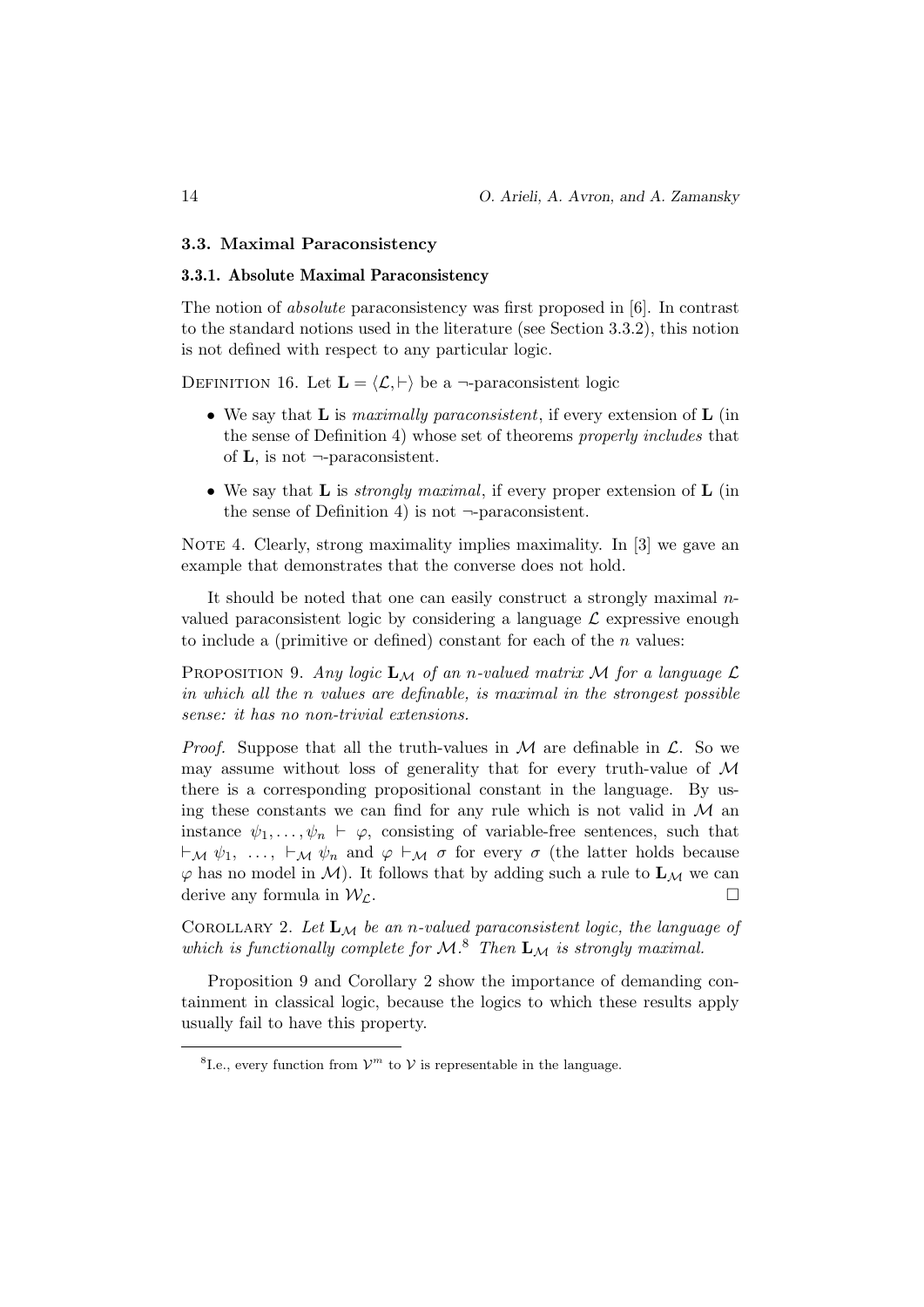#### 3.3.2. Maximality Relative to Classical Logic

The notion of maximality relative to classical logic is widely used in the literature (see, e.g., [16, 19, 26, 30]). However, as explained in Section 3.1, it has been based on a rather vague notion of containment in classical logic. Using Definition 11, we are now able to provide a more precise definition.

DEFINITION 17. Let **F** be a bivalent  $\neg$ -interpretation for a language  $\mathcal{L}$  with a unary connective ¬.

- An *L*-formula  $\psi$  is a *classical* **F**-tautology, if  $\psi$  is satisfied by every two-valued valuation which respects all the truth-tables (of the form  $\mathbf{F}(\diamond)$  that **F** assigns to the connectives of  $\mathcal{L}$ .
- A logic  $\mathbf{L} = \langle \mathcal{L}, \vdash \rangle$  is **F**-complete, if its set of theorems consists of all the classical F-tautologies.
- L is F-maximal relative to classical logic, if the following hold:
	- $\bf{L}$  is **F**-contained in classical logic.
	- If  $\psi$  is a classical **F**-tautology not provable in **L**, then by adding  $\psi$  to **L** as a new axiom schema, an **F**-complete logic is obtained.
- L is F-maximally paraconsistent relative to classical logic, if it is  $\neg$ paraconsistent and F-maximal relative to classical logic.

DEFINITION 18. Let  $\mathbf{L} = \langle \mathcal{L}, \vdash \rangle$  be a logic for a language with a unary connective  $\neg$ . L is maximally paraconsistent relative to classical logic if there exists a bivalent  $\neg$ -interpretation **F** such that **L** is **F**-maximally paraconsistent relative to classical logic.

Example 4. Note that since Definition 18 is based only on extending the underlying set of *theorems* of a logic, *any*  $\bf{F}$ -complete paraconsistent logic is trivially F-maximal with respect to classical logic. Here are two examples:

- 1. Define the logic  $\mathbf{L}_s$  in some standard language  $\mathcal{L}_{cl}$  of classical logic as follows:  $\mathcal{T} \vdash_{\mathbf{L}_s} \psi$  if either  $\psi \in \mathcal{T}$ , or  $\psi$  is a classical  $\mathcal{L}_{cl}$ -tautology (it is easy to verify that  $L_s$  is indeed a logic). Then  $L_s$  is obviously  $\neg$ contained in classical logic,  $\neg$ -paraconsistent (since  $p, \neg p \not\vdash_{\mathbf{L_s}} q$ ), and it is trivially maximal relative to classical logic. Hence,  $L_s$  is maximally paraconsistent relative to classical logic.
- 2. A less trivial example is given by Priest's paraconsistent logic LP (Example 1). This easily follows from Proposition 2.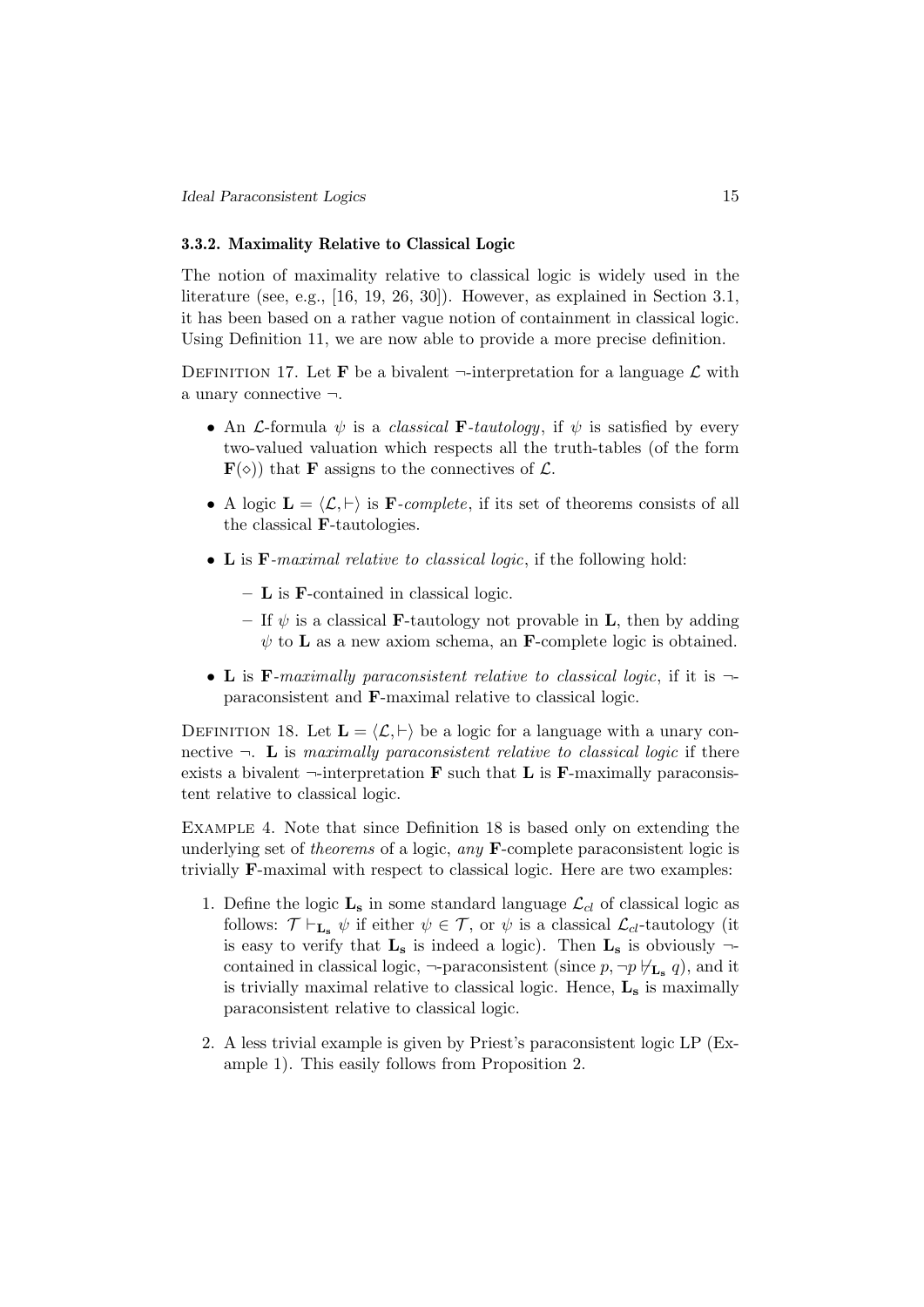A seemingly natural extension of the notion of maximal paraconsistency relative to classical logic would result if again we consider the consequence relation of the underlying logic, rather than just its set of theorems (analogously to the notion of strong maximality defined in the previous subsection):

DEFINITION 19. Let **F** be a bivalent  $\neg$ -interpretation for a language  $\mathcal{L}$  with a unary connective  $\neg$ . A logic  $\mathbf{L} = \langle \mathcal{L}, \vdash_{\mathbf{L}} \rangle$  is strongly **F**-maximal relative to classical logic, if the following conditions hold:

- L is **F**-contained in classical logic.
- Let  $\Gamma$  be a finite set of *L*-formulas and  $\psi$  an *L*-formula, such that Γ $\nvdash_L \psi$ , but Γ  $\vdash_{M_F} \psi$ . Then every extension of **L** by the rule Γ/ψ (in the sense of Definition 4) results in the logic  $\mathbf{L}_{\mathbf{F}} = \langle \mathcal{L}, \vdash_{\mathcal{M}_{\mathbf{F}}} \rangle$ .

DEFINITION 20. Let  $\mathbf{L} = \langle \mathcal{L}, \vdash \rangle$  be a paraconsistent logic for a language with a unary connective  $\neg$ . L is strongly maximal relative to classical logic if there exists a bivalent  $\neg$ -interpretation **F** such that **L** is strongly **F**-maximal relative to classical logic.

EXAMPLE 5. In [3] we have shown that LP is a strongly maximal paraconsistent logic (in the absolute sense of Definition 16), and in Example 4 we have shown that it is also maximal relative to classical logic. Nevertheless, LP is not strongly maximal relative to classical logic. To see this, assume otherwise. Then LP is strongly F-maximal relative to classical logic for some bivalent  $\neg$ -interpretation **F**. Since LP is semi-classical, by Proposition 5,  $\mathbf{F} = \mathsf{LP}/\{t, f\}$ , and so  $\mathcal{M}_{\mathbf{F}}$  is the classical matrix. Now, let  $\mathcal{T} \vdash_{\mathsf{LP}^+} \varphi$  if either  $\mathcal{T} \vdash_{\mathsf{LP}} \varphi$ , or  $\mathcal{T}$  is classically inconsistent. First, we show that  $\langle \mathcal{L}, \vdash_{\mathsf{LP+}} \rangle$ is a logic, where  $\mathcal L$  is the language of LP. That  $\vdash_{\mathsf{LP}^+}$  is finitary follows from the fact that so are LP and classical logic. Reflexivity and non-triviality of  $\vdash_{LP^+}$  follow from the reflexivity and non-triviality of  $\vdash_{LP}$ . For monotonicity, let  $\mathcal{T} \subseteq \mathcal{T}'$  and  $\mathcal{T} \vdash_{\mathsf{LP}^+} \psi$ . If  $\mathcal{T} \vdash_{\mathsf{LP}} \psi$ , then  $\mathcal{T}' \vdash_{\mathsf{LP}^+} \psi$  by the monotonicity of  $\vdash_{\mathsf{LP}}$ . Otherwise,  $\mathcal T$  is classically inconsistent. Hence so is  $\mathcal T'$ , and so again  $\mathcal{T}' \vdash_{\mathsf{LP}^+} \psi$ . Finally, for transitivity, assume that  $\mathcal{T} \vdash_{\mathsf{LP}^+} \varphi$  and  $\mathcal{T}', \varphi \vdash_{\mathsf{LP}^+} \psi$ . We show that  $\mathcal{T}, \mathcal{T}' \vdash_{\mathsf{LP}^+} \psi$  by considering the possible cases:

- 1.  $\mathcal{T} \vdash_{\mathsf{LP}} \varphi$  and  $\mathcal{T}', \varphi \vdash_{\mathsf{LP}} \psi$ . Then  $\mathcal{T}, \mathcal{T}' \vdash_{\mathsf{LP}^+} \psi$  by transitivity of  $\vdash_{\mathsf{LP}}$ .
- 2.  $\mathcal{T} \vdash_{\mathsf{LP}} \varphi$  and  $\mathcal{T}' \cup \{\varphi\}$  is classically inconsistent. Since  $\vdash_{\mathsf{LP}} \subset \vdash_{\mathsf{CL}}$ (where  $\vdash_{\mathsf{CL}}$  denotes the tcr of classical logic),  $\mathcal{T} \vdash_{\mathsf{CL}} \varphi$ . This implies that  $\mathcal{T} \cup \mathcal{T}'$  is classically inconsistent, and so  $\mathcal{T} \cup \mathcal{T}' \vdash_{\mathsf{LP}^+} \psi$ .
- 3. T is classically inconsistent. Then so is  $\mathcal{T} \cup \mathcal{T}'$ , and so  $\mathcal{T} \cup \mathcal{T}' \vdash_{\mathsf{LP}^+} \psi$ .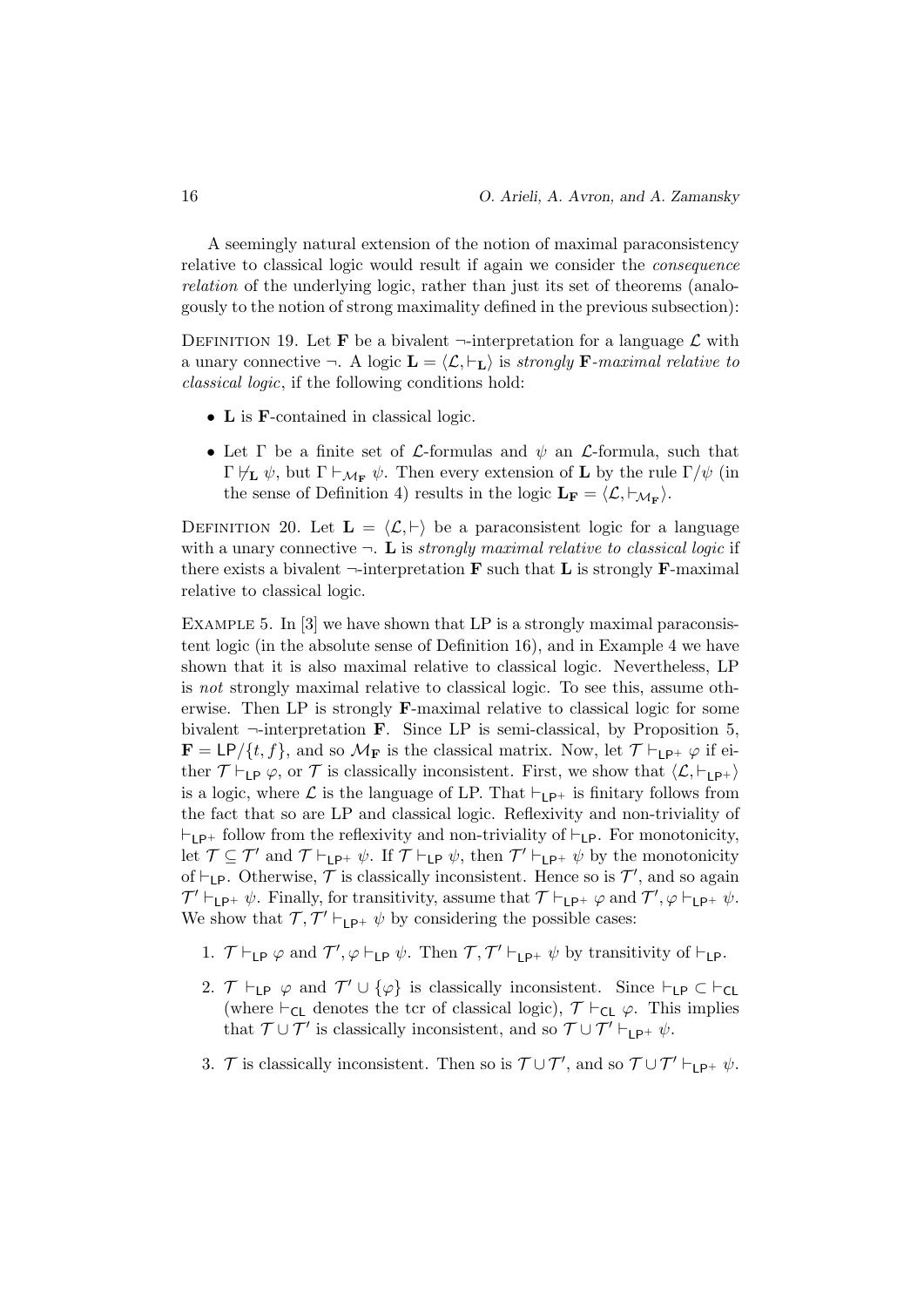Next, we note that  $\neg p, p \lor q \not\vdash_{\mathsf{LP}} q$ , and so also  $\neg p, p \lor q \not\vdash_{\mathsf{LP}^+} q$ . However,  $\neg p, p \lor q \vdash_{\mathcal{M}_{\mathbf{F}}} q$  (recall that  $\mathcal{M}_{\mathbf{F}}$  is the classical matrix). Hence,  $\vdash_{\mathsf{LP^+}} \neq \vdash_{\mathcal{M}_{\mathbf{F}}}$ . It follows that the extension of LP by the rule  $\{p, \neg p\}/q$  (which is valid in  $\mathcal{M}_{\mathbf{F}}$ ) is properly included in  $\vdash_{\mathcal{M}_{\mathbf{F}}}$ . On the other hand, this extension properly extends  $\vdash_{\mathsf{LP}}$ , since  $p, \neg p \not\vdash_{\mathsf{LP}} q$ . This contradicts our assumption about the strong F-maximality of LP.

NOTE 5. Obviously, the strong sense of maximal paraconsistency relative to classical logic implies maximal paraconsistency relative to classical logic. The last example (together with Item 2 of Example 4) shows that like the case of absolute maximal paraconsistency (Note 4) the converse is not true. Moreover, a logic can even be both strongly maximal paraconsistent in the absolute sense and maximal relative to classical logic, but still not strongly maximal relative to classical logic.

The last example and note indicate that strong maximality relative to classical logic might be a too strong demand. Indeed, we do not know if paraconsistent logics with this property actually exist. In any case, our next proposition shows that it is impossible to have it in reasonable languages. To show this, we need first the following lemma.

LEMMA 1. Let  $\mathbf{L} = \langle \mathcal{L}, \vdash_{\mathbf{L}} \rangle$  be a paraconsistent logic, and let **F** be a bivalent  $\neg$ -interpretation for  $\mathcal{L}$ . If  $\mathbf{L}$  is strongly **F**-maximal relative to classical logic then it is F-complete.

*Proof.* The rule  $\{p, \neg p\}/q$  is obviously valid in  $\mathcal{M}_{\mathbf{F}}$ . Since **L** is paraconsistent, this rule is not valid in  $L$ . Let  $L'$  be the extension of  $L$  by this rule. By the strong **F**-maximality of **L** relative to classical logic,  $\mathbf{L}' = \mathcal{M}_{\mathbf{F}}$ , and so  $\mathbf{L}'$ is  $\mathbf{F}$ -complete. It remains to show that  $\mathbf{L}'$  has the same set of theorems (i.e., the same valid formulas) as **L**. For this note that since **L** is  $\neg$ -contained in classical logic, there is no formula  $\psi$  such that both  $\psi$  and  $\neg \psi$  are valid in **L.** It follows that the rule  $\{p, \neg p\}/q$  is *admissible* in **L**. This easily entails that its addition to L indeed does not change the set of valid formulas (it changes only the consequence relation).  $\Box$ 

Proposition 10. No paraconsistent normal logic is strongly maximal relative to classical logic.

*Proof.* Suppose for contradiction that **F** is a  $\neg$ -interpretation for the language of a paraconsistent normal logic  $\bf{L}$ , and that  $\bf{L}$  is strongly  $\bf{F}$ -maximal relative to classical logic. Then  $L$  is  $F$ -contained in classical logic, and since  $\supset$  is a proper implication for **L**, by Proposition 7, **F**( $\supset$ ) is the classical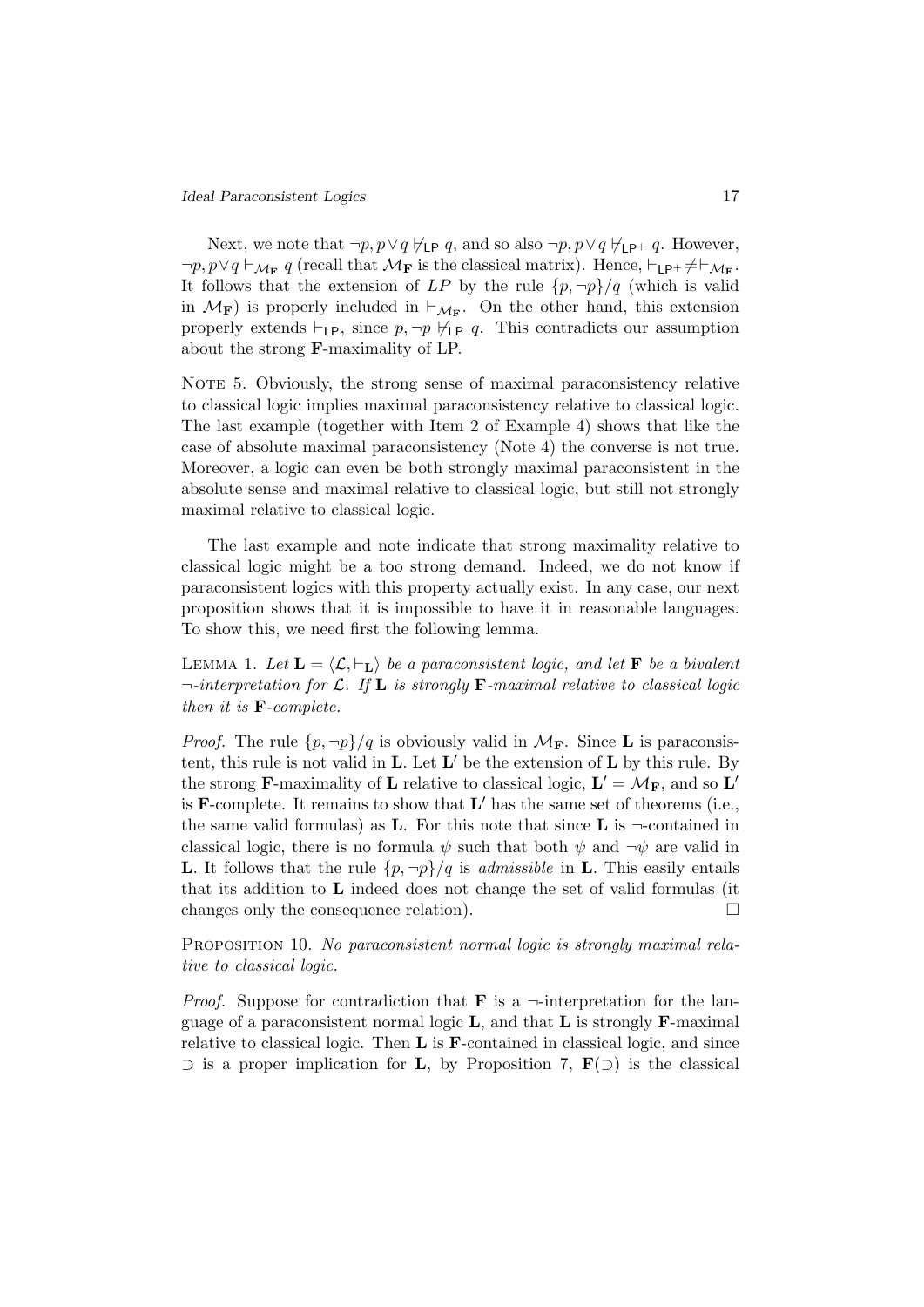implication. Hence,  $\vdash_{\mathcal{M}_{\mathbf{F}}} p \supset (\neg p \supset q)$ . By Lemma 1, this implies that  $\vdash_L p \supset (\neg p \supset q)$ . But then  $p, \neg p \vdash_L q$ , since  $\supset$  is a proper implication for **L**. This contradicts to the paraconsistency of **L**.

# 3.4. Ideal Paraconsistent Logics

Proposition 10 shows that there is no hope for achieving strong maximal paraconsistency relative to classical logic for paraconsistent logics in reasonable languages, expressive enough to capture proper implication. So in the case of maximality relative to classical logic we shall be satisfied with the weaker notion, that is based on extending the set of theorems of the underlying logic. The maximality of its full *consequence relation* will still be demanded in the case of absolute maximality. These considerations lead to the following definition of what we take to be an 'ideal paraconsistent logic':

DEFINITION 21. A  $\neg$ -paraconsistent logic  $\mathbf{L} = \langle \mathcal{L}, \vdash \rangle$  is called *ideal*, if it is normal (i.e., ¬-contained in classical logic and has a proper implication), maximally paraconsistent relative to classical logic, and strongly maximal.

# 4. Ideal Paraconsistent Three-Valued Logics

Three-valued matrices provide the most popular framework for reasoning with contradictory data. The major reason for this is that they provide the simplest semantic way of defining paraconsistent logics (cf. Corollary 1). In this section, we investigate ideal logics in this framework. We start by characterizing the three-valued paraconsistent matrices.

PROPOSITION 11. Let  $M = \langle V, D, O \rangle$  be a three-valued paraconsistent matrix that is  $\neg$ -contained in classical logic. Then M is proto-classical, and it is isomorphic to a matrix  $\mathcal{M}' = \langle \{t, f, \top \}, \{t, \top \}, \mathcal{O} \rangle$ , in which  $\tilde{\neg} t = f$ ,  $\tilde{\neg} f = t$ and  $\tilde{\neg} \top \in \{t, \top\}.$ 

*Proof.* This is immediate from Propositions 3 and 4.  $\Box$ 

In the rest of this section we assume that any matrix which satisfies the conditions of Proposition 11 has the form described there.

PROPOSITION 12. Let  $M$  be a three-valued paraconsistent matrix such that  $L_M$  is normal. Then  $M$  is semi-classical.

*Proof.* Since  $\mathbf{L}_{\mathcal{M}}$  is normal, it is **F**-contained in classical logic for some bivalent  $\neg$ -interpretation **F**. Hence, by Proposition 11, it remains to show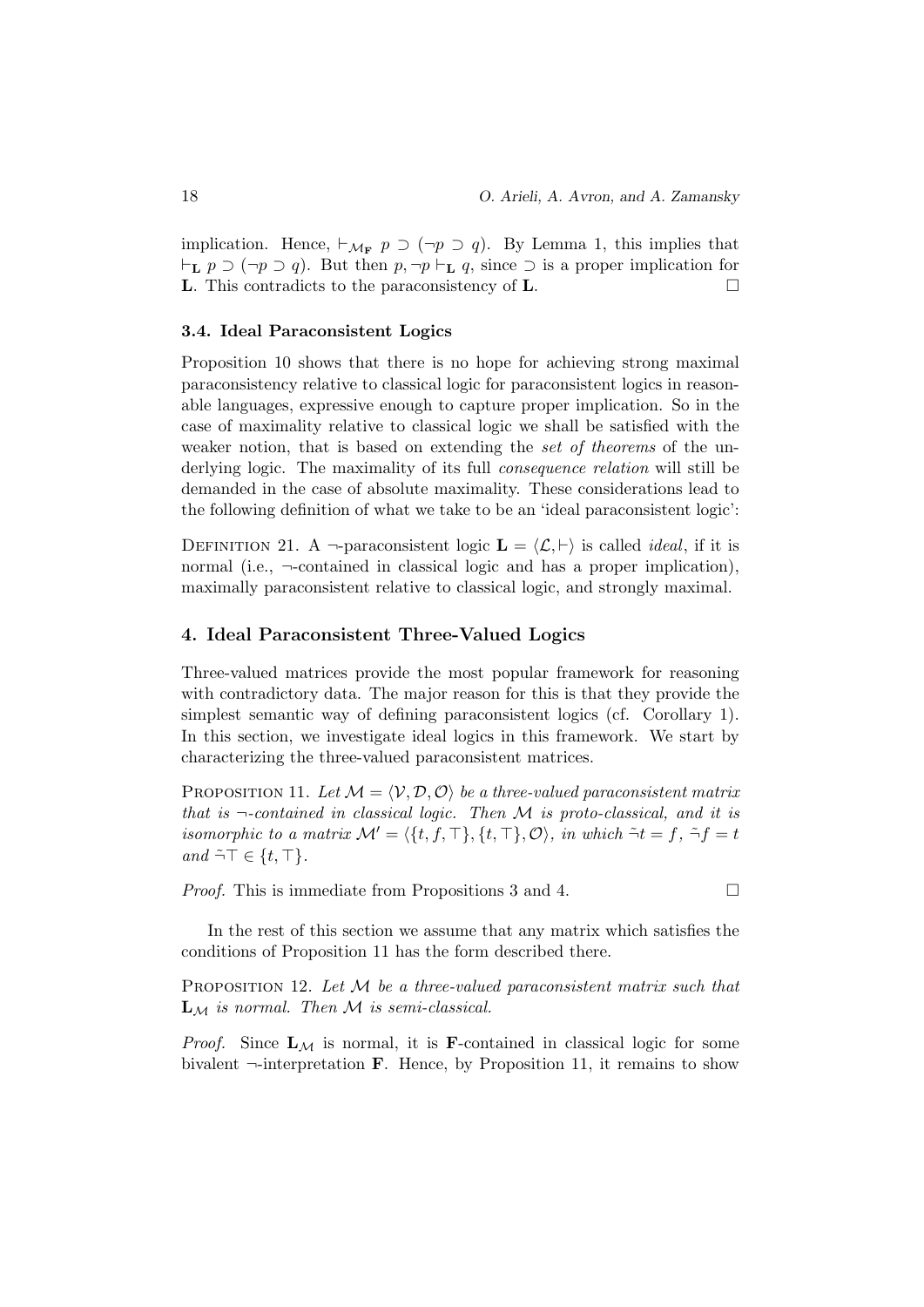that M is classically closed. For this define:  $\psi \gamma \varphi = (\psi \supset \varphi) \supset \varphi$ . From Proposition 7 it easily follows that  $\mathbf{F}(\gamma)$  is the classical disjunction. Hence:

$$
(\star)\ \ \text{If}\ \mathcal{T}\vdash_{\mathcal{M}_{\mathbf{F}}}\psi\curlyvee\varphi\ \text{and}\ \mathcal{T}\vdash_{\mathcal{M}_{\mathbf{F}}}\neg\psi\curlyvee\varphi\ \text{then}\ \mathcal{T}\vdash_{\mathcal{M}_{\mathbf{F}}}\varphi.
$$

Since  $\supset$  is a proper implication for  $\mathbf{L}_M$ , we also have:

$$
(\star \star) \psi \vdash_{\mathcal{M}} \psi \curlyvee \varphi \text{ and } \varphi \vdash_{\mathcal{M}} \psi \curlyvee \varphi.
$$

Next, suppose for contradiction that there is some *n*-ary connective  $\diamond$  and  $a_1, \ldots, a_n \in \{t, f\}$ , such that  $\tilde{\diamond}(a_1, \ldots, a_n) \notin \{t, f\}$ . Then  $\tilde{\diamond}(a_1, \ldots, a_n) = \top$ . For  $i = 1, ..., n$  define:  $\varphi_i = p_i$  if  $a_i = t$  and  $\varphi_i = \neg p_i$  if  $a_i = f$ . Let  $\psi = \psi_1 \vee \ldots \vee \psi_n$ , where  $\psi_i = \neg p_i$  if  $\varphi_i = p_i$ , and  $\psi_i = p_i$  if  $\varphi_i = \neg p_i$ . Then every M-model  $\nu$  of  $\{\varphi_1, \ldots, \varphi_n\}$  is also an M-model of  $\diamond(p_1, \ldots, p_n) \wedge \psi$ and  $\neg \diamond (p_1, \ldots, p_n) \land \psi$  (This is obvious by  $(\star \star)$ ) in case  $\nu(p_i) = \top$  for some i, and follows from  $(\star \star)$  and our assumption about  $\tilde{\diamond}(a_1, \ldots, a_n)$  otherwise). Hence,  $\varphi_1, \ldots, \varphi_n \vdash_{\mathcal{M}} \diamond (p_1, \ldots, p_n) \land \psi$ , and  $\varphi_1, \ldots, \varphi_n \vdash_{\mathcal{M}} \neg \diamond (p_1, \ldots, p_n) \land$  $\psi$ . Since  $\mathbf{L}_{\mathcal{M}}$  is **F**-contained in classical logic, this in turn implies that  $\varphi_1, \ldots, \varphi_n \vdash_{\mathcal{M}_{\mathbf{F}}} \diamond (p_1, \ldots, p_n) \curlyvee \psi$ , and  $\varphi_1, \ldots, \varphi_n \vdash_{\mathcal{M}_{\mathbf{F}}} \neg \diamond (p_1, \ldots, p_n) \curlyvee \psi$ . Now, by ( $\star$ ) above,  $\varphi_1, \ldots, \varphi_n \vdash_{\mathcal{M}_{\mathbf{F}}} \psi$ . By definition of  $\psi$ , this contradicts the fact that  $\mathbf{F}(\gamma)$  is the classical disjunction.

The next theorem establishes that for three-valued logics that are contained in classical logic, the absolute notion of strong maximality implies maximality relative to classical logic.

THEOREM 1. Let M be a three-valued matrix that is  $\neg$ -contained in classical logic. If  $\mathbf{L}_{\mathcal{M}}$  is a strongly maximal paraconsistent logic, then it is also maximally paraconsistent relative to classical logic.

Proof. For the proof, we first need the following lemma.

LEMMA 2. Let M be a paraconsistent three-valued matrix such that  $\mathbf{L}_{\mathcal{M}}$  is strongly maximal. Suppose that there is some bivalent  $\neg$ -interpretation **F**, such that  $L_M$  is F-contained in classical logic, but  $L_M$  is not F-maximal relative to classical logic. Then M is classically closed.

*Proof of the lemma.* Suppose that  $L_M$  is **F**-contained in classical logic, but is not F-maximal relative to classical logic. Then there is some classical **F**-tautology  $\psi_0$  not provable in  $\mathbf{L}_{\mathcal{M}}$ , such that adding it as an axiom to  $\mathbf{L}_{\mathcal{M}}$ results in a logic  $\mathbf{L}^*$  that is *not* **F**-complete. Let  $\sigma$  be some classical **F**tautology not provable in  $\mathbf{L}^*$ . Let  $\mathcal{S}^*$  be the set of all substitution instances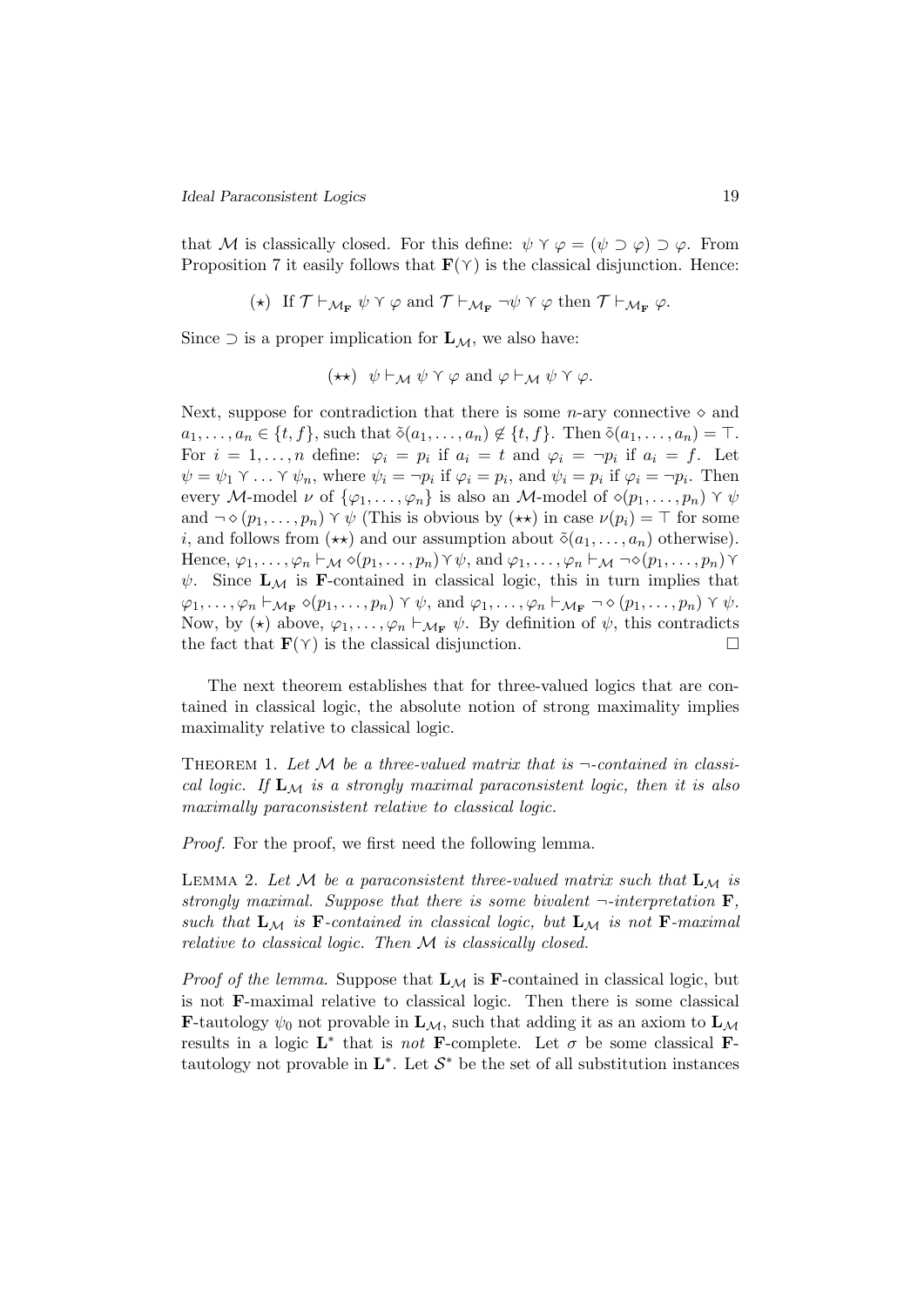of  $\psi_0$ . Then for every theory  $\mathcal T$  we have that  $\mathcal T \vdash_{\mathbf L^*} \phi$  iff  $\mathcal T, \mathcal S^* \vdash_{\mathcal M} \phi$ . Since  $L_M$  is strongly maximal, this in particular entails:

$$
S^*, \varphi, \neg \varphi \vdash_{\mathcal{M}} \phi \text{ for every } \varphi, \phi.
$$
 (4)

Since  $\forall_{\mathbf{L}^*} \sigma$ , also  $\mathcal{S}^* \not\vdash_{\mathcal{M}} \sigma$ . Hence, there is a valuation  $\nu \in \Lambda_{\mathcal{M}}$  which is a model of  $S^*$ , but  $\nu(\sigma) = f$ .

Next, we show that there is no formula  $\psi$  for which  $\nu(\psi) = \top$ . Assume for contradiction that this is not the case for some  $\psi$ . Since  $\nu$  is a model of  $S^*$ , it is also a model of  $S^* \cup {\psi, \neg \psi}$ , and so it is a model of  $\sigma$  by (4) above. This contradicts the fact that  $\nu(\sigma) = f$ . It follows that  $\nu(\psi) \in \{t, f\}$  for all  $\psi$ . We show that this implies that all operations of  $M$  are classically closed. Let  $\Diamond$  be some *n*-ary connective of  $\mathcal L$  and let  $a_1, \ldots, a_n \in \{t, f\}$ . For  $i = 1, \ldots, n$ , define  $\varphi_i = p_i$  if  $\nu(p_i) = a_i$ , and  $\varphi_i = \neg p_i$  otherwise. Thus  $\nu(\varphi_i) = a_i$ , and  $\tilde{\diamond}(a_1,\ldots,a_n)=\tilde{\diamond}(\nu(\varphi_1),\ldots,\nu(\varphi_n))=\nu(\diamond(\varphi_1,\ldots,\varphi_n))\in\{t,f\}.$ 

Back to the proof of Theorem 1. Let  $M$  be a paraconsistent three-valued matrix that is  $\neg$ -contained in classical logic, and such that  $\mathbf{L}_{\mathcal{M}}$  is strongly maximal. Then in particular  $L_M$  is **F**-contained in classical logic for some **F**. If  $\mathbf{L}_M$  is **F**–maximal relative to classical logic, then we are done. Otherwise, M is semi-classical by Lemma 2. Hence, Proposition 5 implies that  $\mathbf{F} = \mathbf{F}_{\mathcal{M}}$ , and so  $\mathbf{L}_{\mathcal{M}}$  is  $\mathbf{F}_{\mathcal{M}}$ -contained in classical logic. We end by showing that  $\mathbf{L}_{\mathcal{M}}$ is  $\mathbf{F}_{\mathcal{M}}$ -maximal relative to classical logic. The proof of this is very similar to the proof of Lemma 2: Let  $\psi'$  be a classical  $\mathbf{F}_{\mathcal{M}}$ -tautology not provable in  ${\bf L}_\mathcal{M}$  and let  $\mathcal{S}'^*$  be the set of all of its substitution instances. Let  ${\bf L}'^*$  be the logic obtained by adding  $\psi'$  as a new axiom to  $\mathbf{L}_{\mathcal{M}}$ . Then for every theory T we have that  $\mathcal{T} \vdash_{\mathbf{L}'} \phi$  iff  $\mathcal{T}, \mathcal{S}'^* \vdash_{\mathcal{M}} \phi$ . In particular, since  $\mathcal M$  is strongly maximal, Condition  $(4)$  holds for  $\mathcal{S}'^*$ . Suppose for contradiction that there is some classical  $\mathbf{F}_{\mathcal{M}}$ -tautology  $\sigma$  not provable in  $\mathbf{L}'^*$ . Since  $\nvdash_{\mathbf{L}'} \sigma$ , also  $\mathcal{S}'^* \not\vdash_{\mathcal{M}} \sigma$ . Hence, there is a valuation  $\nu \in \Lambda_{\mathcal{M}}$  which is a model of  $\mathcal{S}'^*$ , but  $\nu(\sigma) = f$ . If there is some  $\psi$ , such that  $\nu(\psi) = \top$ , then since  $\nu$  is a model of  $\mathcal{S}'^*$ , it is also a model of  $\mathcal{S}'^* \cup {\psi, \neg \psi}$ , and so by (4) it is a model of  $\sigma$ , in contradiction to the fact that  $\nu(\sigma) = f$ . Otherwise,  $\nu(\psi) \in \{t, f\}$  for all  $\psi$ , and so  $\nu$  is an  $\mathcal{M}_{\mathbf{F}_M}$ -valuation, which assigns f to  $\sigma$ . This contradicts the fact that  $\vdash_{\mathcal{M}_{F_{\mathcal{M}}}} \sigma$ . Hence, all classical  $\mathbf{F}_{\mathcal{M}}$ -tautologies are provable in  $\mathbf{L}'^*$ , and so  $\mathbf{L}_{\mathcal{M}}$  is  $\mathbf{\hat{F}}_{\mathcal{M}}$ -maximal relative to classical logic.

Now we are ready to prove one of the major results of this paper:

THEOREM 2. Every normal three-valued paraconsistent logic is ideal.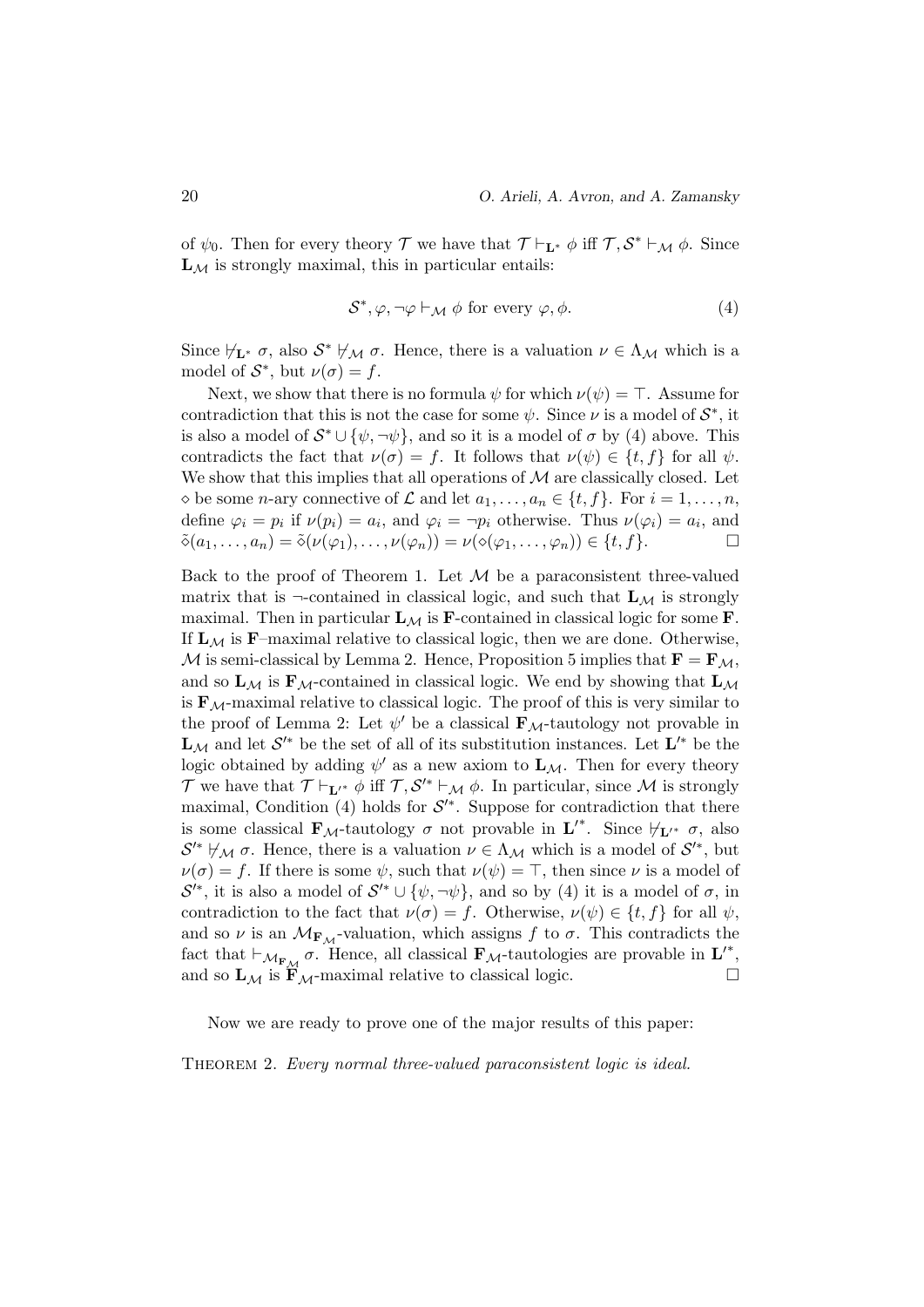Proof. By Theorem 1, it suffices to show that every normal three-valued paraconsistent logic is strongly maximal. So let M be a three-valued paraconsistent matrix for a language  $\mathcal L$  with a proper implication, which is  $\neg$ contained in classical logic. Let  $\langle \mathcal{L}, \vdash \rangle$  be a proper extension of  $\mathbf{L}_{\mathcal{M}}$  by some set of rules. Then there is a finite theory  $\Gamma$  and a formula  $\psi$  in  $\mathcal{L}$ , such that  $\Gamma\vdash\psi$  but  $\Gamma\nvdash_{\mathcal{M}}\psi$ . In particular, there is a valuation  $\nu \in mod_{\mathcal{M}}(\Gamma)$  such that  $\nu(\psi) = f$ . Consider the substitution  $\theta$ , defined for every  $p \in$  Atoms( $\Gamma \cup {\psi}$ ) by:

$$
\theta(p) = \begin{cases} q_0 & \text{if } \nu(p) = t, \\ \neg q_0 & \text{if } \nu(p) = f, \\ p_0 & \text{if } \nu(p) = \top, \end{cases}
$$

where  $p_0$  and  $q_0$  are two different atoms in  $\mathcal{L}$ . Note that  $\theta(\Gamma)$  and  $\theta(\psi)$ contain (at most) the variables  $p_0, q_0$ , and that for every valuation  $\mu \in \Lambda_{\mathcal{M}}$ where  $\mu(p_0) = \top$  and  $\mu(q_0) = t$  it holds that  $\mu(\theta(\phi)) = \nu(\phi)$  for every formula  $\phi$  such that Atoms( $\{\phi\}$ )  $\subseteq$  Atoms( $\Gamma \cup \{\psi\}$ ). Thus:

(\*) Any  $\mu \in \Lambda_{\mathcal{M}}$  such that  $\mu(p_0) = \top$ ,  $\mu(q_0) = t$  is an M-model of  $\theta(\Gamma)$  that does not *M*-satisfy  $\theta(\psi)$ .

Now, consider the following two cases:

**Case I.** There is a formula  $\phi(p,q)$  such that for every  $\mu \in \Lambda_{\mathcal{M}}, \mu(\phi) \neq \top$  if  $\mu(p) = \mu(q) = \top.$ 

In this case, let  $tt = \phi(p_0, p_0) \supset \phi(p_0, p_0)$ . Note that  $\mu(tt) = t$  for every  $\mu \in \Lambda_{\mathcal{M}}$  such that  $\mu(p_0) = \top$ . Now, as  $\vdash$  is structural,  $\Gamma \vdash \psi$  implies that

$$
\theta(\Gamma) \left[ \frac{\mathsf{t}}{\mathsf{t}} / q_0 \right] \vdash \theta(\psi) \left[ \frac{\mathsf{t}}{\mathsf{t}} / q_0 \right]. \tag{5}
$$

Also, by the property of it and by  $(\star)$ , any  $\mu \in \Lambda_{\mathcal{M}}$  for which  $\mu(p_0) = \top$  is a model of  $\theta(\Gamma)$  [tt/q<sub>0</sub>] but does not M-satisfy  $\theta(\psi)$  [tt/q<sub>0</sub>]. Thus,

•  $p_0, \neg p_0 \vdash_{\mathcal{M}} \theta(\gamma)$  [tt/q<sub>0</sub>] for every  $\gamma \in \Gamma$ . As  $\langle \mathcal{L}, \vdash \rangle$  is stronger than  $\mathbf{L}_{\mathcal{M}},$ this implies that

$$
p_0, \neg p_0 \vdash \theta(\gamma) \text{ [tt/}q_0 \text{] for every } \gamma \in \Gamma. \tag{6}
$$

• The set  $\{p_0, \neg p_0, \theta(\psi)[\text{tt}/q_0]\}$  is not *M*-satisfiable. This implies:

$$
p_0, \neg p_0, \theta(\psi)
$$
 [tt/q<sub>0</sub>]  $\vdash_{\mathcal{M}} q_0$ 

Again, as  $\langle \mathcal{L}, \vdash \rangle$  is stronger than  $\mathbf{L}_{\mathcal{M}}$ , we have that

$$
p_0, \neg p_0, \theta(\psi) \left[ \text{tt}/q_0 \right] \vdash q_0. \tag{7}
$$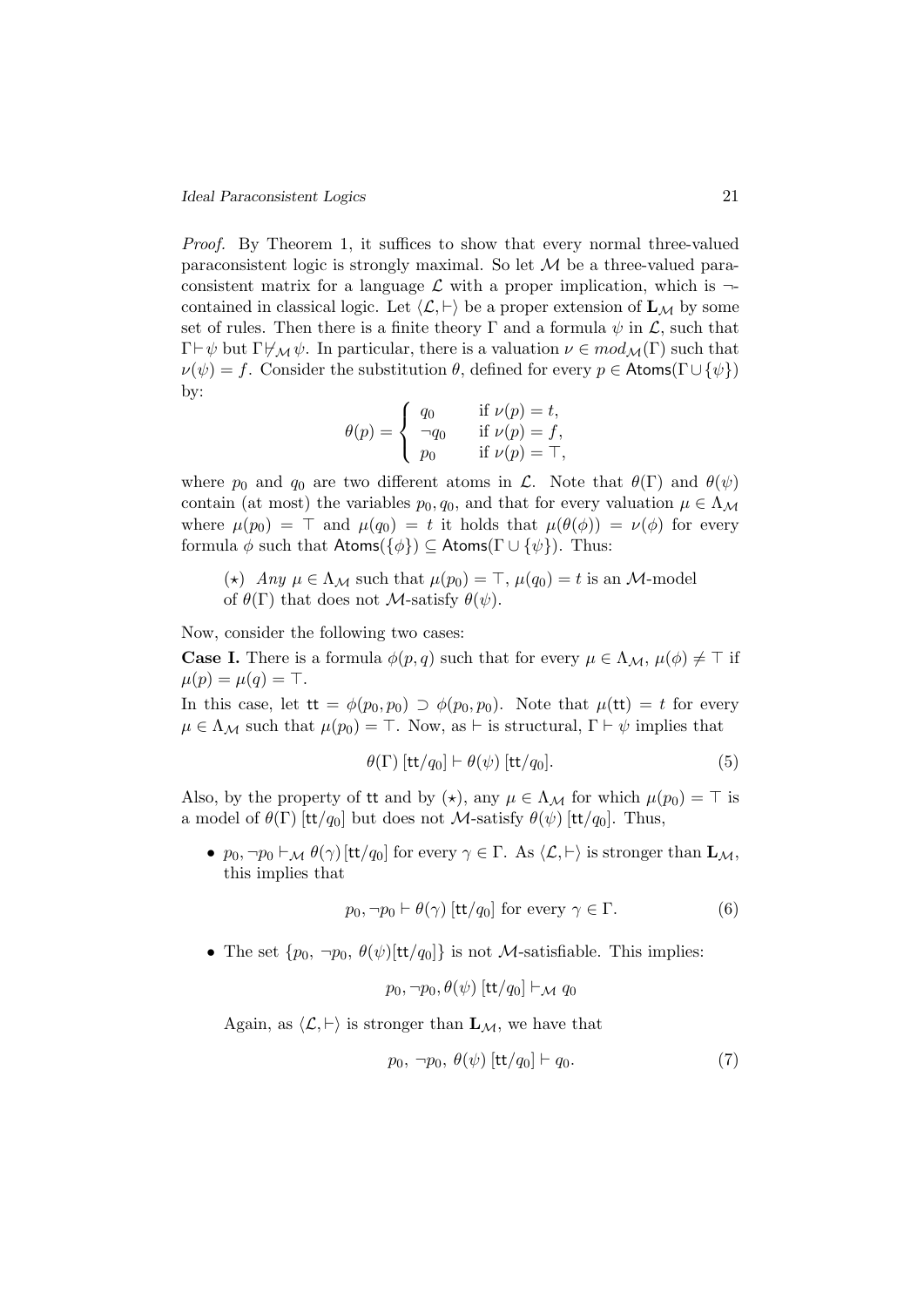By (5)–(7)  $p_0, \neg p_0 \vdash q_0$ . Thus  $\langle \mathcal{L}, \vdash \rangle$  is not  $\neg$ -paraconsistent.

**Case II.** For every formula  $\phi$  in p, q and for every  $\mu \in \Lambda_{\mathcal{M}}$ , if  $\mu(p) = \mu(q)$  $\top$  then  $\mu(\phi) = \top$ .

Again, as  $\vdash$  is structural, and since  $\Gamma \vdash \psi$ ,

$$
\theta(\Gamma) [q_0 \supset q_0/q_0] \vdash \theta(\psi) [q_0 \supset q_0/q_0]. \tag{8}
$$

In addition, ( $\star$ ) above entails that any valuation  $\mu \in \Lambda_{\mathcal{M}}$  such that  $\mu(p_0) = \top$ and  $\mu(q_0) \in \{t, f\}$  is a model of  $\theta(\Gamma)$   $[q_0 \supset q_0/q_0]$  which is not a model of  $\theta(\psi)$  [ $q_0 \supset q_0/q_0$ ]. Thus, the only M-model of  $\{p_0, \neg p_0, \theta(\psi) \mid q_0 \supset q_0/q_0\}$  is the one in which both of  $p_0$  and  $q_0$  are assigned the value  $\top$ . It follows that  $p_0, \neg p_0, \theta(\psi)$  [ $q_0 \supset q_0/q_0$ ]  $\vdash_{\mathcal{M}} q_0$ . Thus,

$$
p_0, \neg p_0, \theta(\psi) [q_0 \supset q_0/q_0] \vdash q_0. \tag{9}
$$

By using ( $\star$ ) again (for  $\mu(q_0) \in \{t, f\}$ ) and the condition of case II (for  $\mu(q_0) = \top$ , we have:

$$
p_0, \neg p_0 \vdash \theta(\gamma) \left[ q_0 \supset q_0 / q_0 \right] \text{ for every } \gamma \in \Gamma.
$$
 (10)

Again, by (8)–(10) above, we have that  $p_0, \neg p_0 \vdash q_0$ , and so  $\langle \mathcal{L}, \vdash \rangle$  is not ¬-paraconsistent in this case either.

Since an ideal paraconsistent logic is in particular normal, by Theorem 2 we have:

COROLLARY 3. A three-valued paraconsistent logic is ideal iff it is normal.

EXAMPLE 6. Sette's logic  $P_1$  [33] (and all of its fragments containing Sette's negation), the logic PAC  $[9, 5]$ ,  $J_3$  [19], and the  $2^{20}$  three-valued logics considered in [3] (including the  $2^{13}$  LFIs from [16]), are all ideal paraconsistent  $logics.<sup>9</sup>$ 

NOTE 6. There are exactly sixteen possible proper implications in a threevalued paraconsistent matrix which is  $\neg$ -contained in classical logic. They are given in the table below (where we denote by ' $x \wr y'$  that x and y are two optional values):

| $\bigcap$        |            | $^{\mathcal{L}}$ | $\mathbf{L}$ |
|------------------|------------|------------------|--------------|
| t.               |            | $\mathcal{F}$    | $t\wr$       |
| $\boldsymbol{f}$ |            |                  | $t \wr \top$ |
| Τ                | $t\wr\top$ | $\mathcal{L}$    | $t \wr$      |

<sup>&</sup>lt;sup>9</sup>In contrast, Priest's LP (see [32] and Example 1) is not ideal, since by Proposition 8 it lacks a proper implication, and so it is not normal.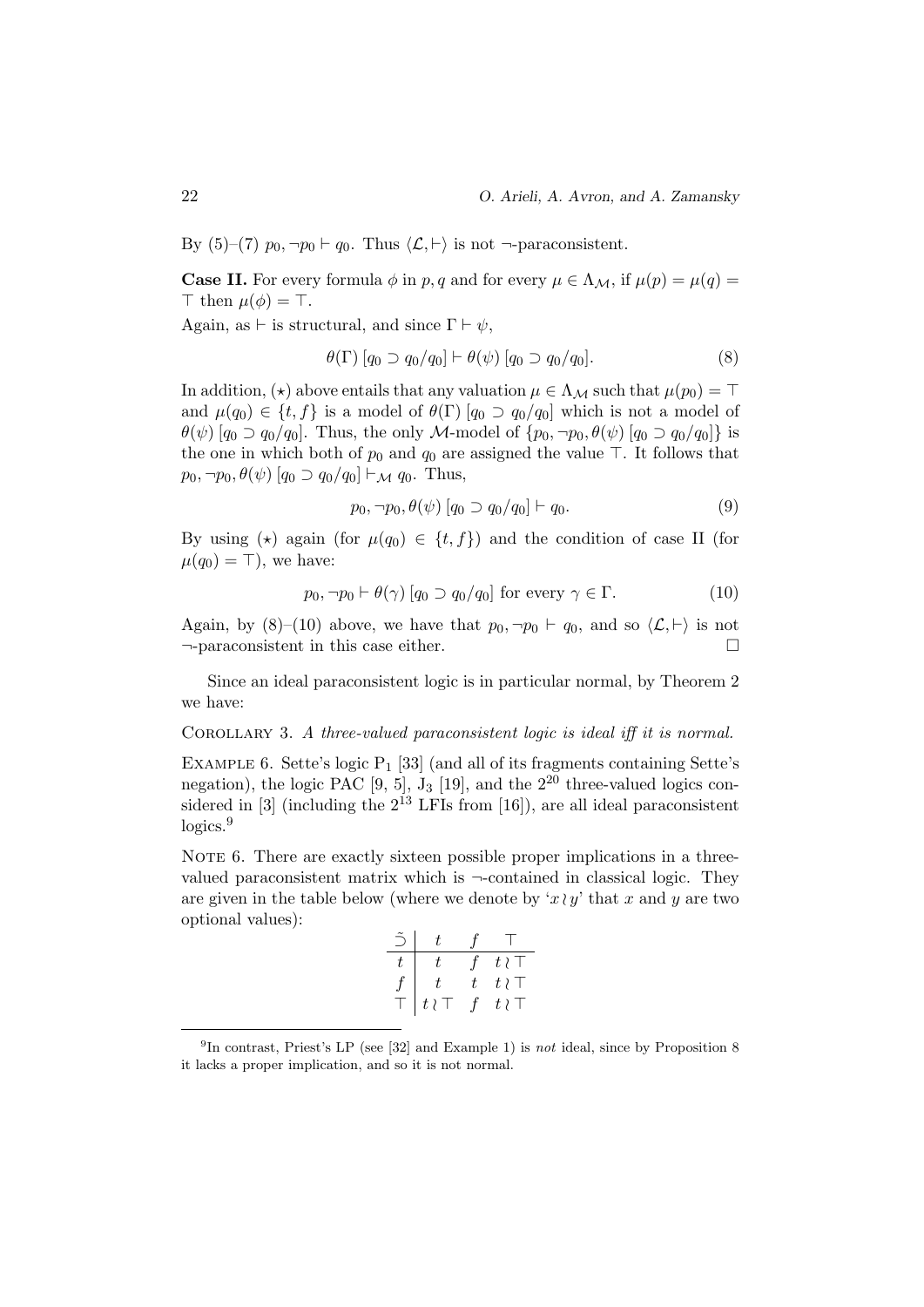It is easy to check that these are all proper implications. To see that they are indeed the only possible options, let  $\mathbf{L} = \langle \mathcal{L}, \vdash \rangle$  be a normal three-valued logic. By Proposition 7,  $t\tilde{\supset}t = f\tilde{\supset}f = t$  and  $t\tilde{\supset}f = f$ . Also, since  $\psi \supset \phi \vdash \psi \supset \phi$ , we have that  $\psi, \psi \supset \phi \vdash \phi$ . Thus,  $\top \tilde{\supset} f \notin \mathcal{D}$  (otherwise,  $\nu(\psi) = \top$ ,  $\nu(\phi) = f$  is a counter-example), and so  $\top 5f = f$ . Finally, since  $\psi, \phi \vdash \psi$ , we have that  $\psi \vdash \phi \supset \psi$ , thus  $\phi \supset \psi \in \mathcal{D}$  whenever  $\psi \in \mathcal{D}$ . This implies that  $\top \tilde{\supset} t \in \{t, \top\}$ , and  $x \tilde{\supset} \top \in \{t, \top\}$  for every  $x \in \{t, f, \top\}$ .<sup>10</sup>

Now, since  $\tilde{\neg}t = f$ ,  $\tilde{\neg}f = t$  and  $\tilde{\neg}T \in \{t, \top\}$  (Proposition 11), this gives us 32 different<sup>11</sup> three-valued normal logics for the language of  $\{\neg, \neg\}$ . By Theorem 2, they are all ideal.

NOTE 7. Although all of the ideal logics described above are different, they share some common core that ensures their being ideal. This core can be naturally captured using the tool of non-deterministic matrices (Nmatrices), introduced in [7] (and already used in [3] to characterize the core of strong maximality of three-valued paraconsistent logics. The definitions of the various notions used in this note can be found there<sup>12</sup>). Nmatrices are a generalization of the standard semantics of matrices, obtained by relaxing the principle of truth-functionality: the truth-value of a compound formula is chosen non-deterministically from some set of options. Now, the set of 32 different three-valued normal logics described above is exactly the set of logics induced by the possible determinizations of the following three-valued Nmatrix  $\mathcal{M}_I$  (for  $\mathcal{L} = \{\neg, \supset\}$ ):

| $\{f\}$                                                                                  | $\{t\}$                     |         | $\{f\}$ $\{t,\overline{\top}\}$ |
|------------------------------------------------------------------------------------------|-----------------------------|---------|---------------------------------|
| $\{t\}$<br>$\frac{f}{\top}\left[\begin{array}{c} \{t\} \\ \{t,\top\} \end{array}\right]$ | $\{t\}$                     | $\{t\}$ | $\{t,\top\}$                    |
|                                                                                          | $\vert \ \{t,\top \} \vert$ |         | $\{f\}$ $\{t,\top\}$            |

The paraconsistent Nmatrix  $\mathcal{M}_I$  represents therefore the "essence" of what makes the logics in this family ideal paraconsistent logics. Accordingly, for selecting a paraconsistent logic for some application one may start with  $\mathbf{L}_{M}$ as a natural basis. The choice of what other logical principles to adopt would depend then on considerations peculiar to the application at hand.

More generally, call a paraconsistent Nmatrix  $\mathcal M$  pre-ideal if for every determinization  $\mathcal{M}_d$  of  $\mathcal{M}$ ,  $\mathbf{L}_{\mathcal{M}_d}$  is an ideal paraconsistent logic. Pre-ideal

<sup>&</sup>lt;sup>10</sup>These are exactly the 16 implication connectives of the 8Kb LFIs, shown in [16] to be maximally paraconsistent relative to classical logic.

<sup>&</sup>lt;sup>11</sup>This is tedious, but not difficult, to show.

 $12$ See [8] for a detailed presentation of Nmatrices.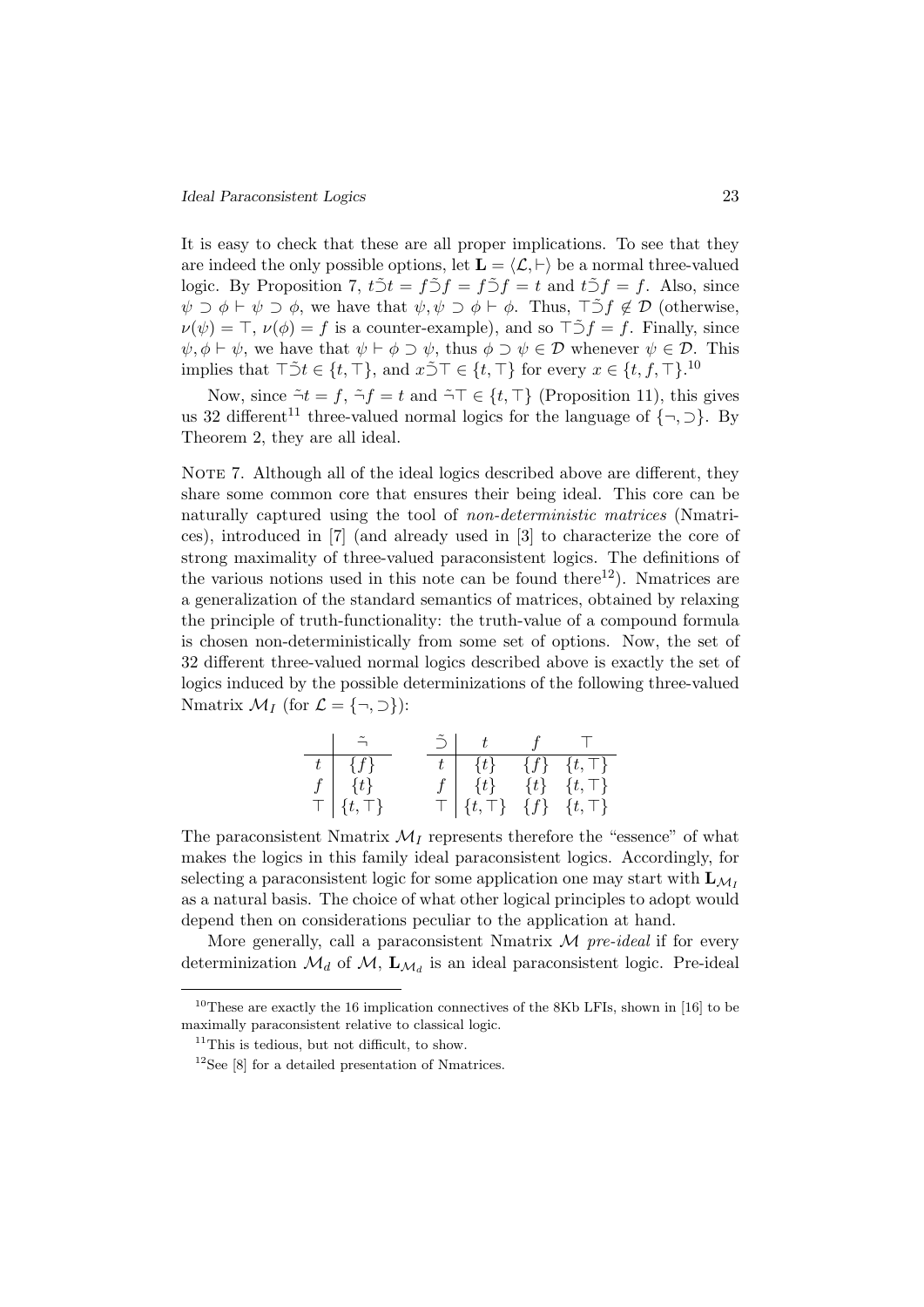Nmatrices thus provide a compact representation of ideal paraconsistent logics, up to the point in which choices based on other considerations should be made. By the above,  $\mathcal{M}_I$  is an example of such a pre-ideal paraconsistent Nmatrix. What is more: ⊃ obviously remains a proper implication in any logic which is induced by some three-valued refinement of some extension of  $\mathcal{M}_I$  by new (perhaps non-deterministic) three-valued connectives. Hence, by Theorem 2, any such extension which has only classically closed determinizations is also pre-ideal. A particularly important such a pre-ideal paraconsistent Nmatrix is the Nmatrix  $\mathcal{M}_{8Kb}$  for  $\{\neg, \neg, \vee, \wedge\}$  (defined in [3]), which underlies exactly (the ∘-free fragments of) the Marcos-Carnielli  $2^{13}$  (ideal) paraconsistent logics mentioned above. This Nmatrix is the extension of  $\mathcal{M}_I$  by the following interpretations of  $\wedge$  and  $\vee$ :

|                                                        | $\tilde{\wedge}$ $\begin{array}{ccc} t & f & \top \end{array}$ | $\tilde{\vee}$ $t$ $f$ $T$                                |  |
|--------------------------------------------------------|----------------------------------------------------------------|-----------------------------------------------------------|--|
| $\overline{t \mid \{t\}} \quad \{f\} \quad \{t,\top\}$ |                                                                | $t \begin{bmatrix} t \end{bmatrix}$ $\{t\}$ $\{t, \top\}$ |  |
| $f \mid \{f\} \quad \{f\} \quad \{f\}$                 |                                                                | $f \mid \{t\}$ $\{f\}$ $\{t,\top\}$                       |  |
| $\top$ {t, $\top$ } {f} {t, $\top$ }                   |                                                                | $\top   \{t,\top\} \{t,\top\} \{t,\top\} $                |  |

As observed in [3], a strongly sound and complete axiomatization for this logic can be obtained by adding to  $C_{\text{min}}$  [16] the following  $\circ$ -free counterparts of the (a)-axioms of da Costa [18]:

$$
(\mathbf{a}_{\wedge})^* \quad \neg(\psi \wedge \varphi) \supset (\neg \psi \vee \neg \varphi)
$$
  
\n
$$
(\mathbf{a}_{\vee})^* \quad \neg(\psi \vee \varphi) \supset ((\neg \psi \wedge \neg \varphi) \vee (\neg \psi \wedge \psi) \vee (\neg \varphi \wedge \varphi))
$$
  
\n
$$
(\mathbf{a}_{\supset})^* \quad \neg(\psi \supset \varphi) \supset ((\psi \wedge \neg \varphi) \vee (\neg \psi \wedge \psi) \vee (\neg \varphi \wedge \varphi))
$$

#### 5. The Finite-Valued Case

The discussion in the previous section raises the question whether all the ideal logics are three-valued. In this section we show that this is far from being the case. In fact, we show that for every  $n > 2$  there is an extensive family of *n*-valued ideal logics, each of which is not equivalent to any  $k$ -valued logic with  $k < n$ .

PROPOSITION 13. Let  $M$  be a semi-classical,  $\neg$ -paraconsistent matrix for a language  $\mathcal L$  which includes a unary connective  $\infty$  such that for some  $n > 2$ the following conditions are satisfied:

- 1.  $p, \neg p \vdash_{\mathcal{M}} \diamond^{n-2}p$ ,
- 2.  $p, \neg p, \Diamond^k p \vdash_{\mathcal{M}} q$ , for  $1 \leq k \leq n-3$ ,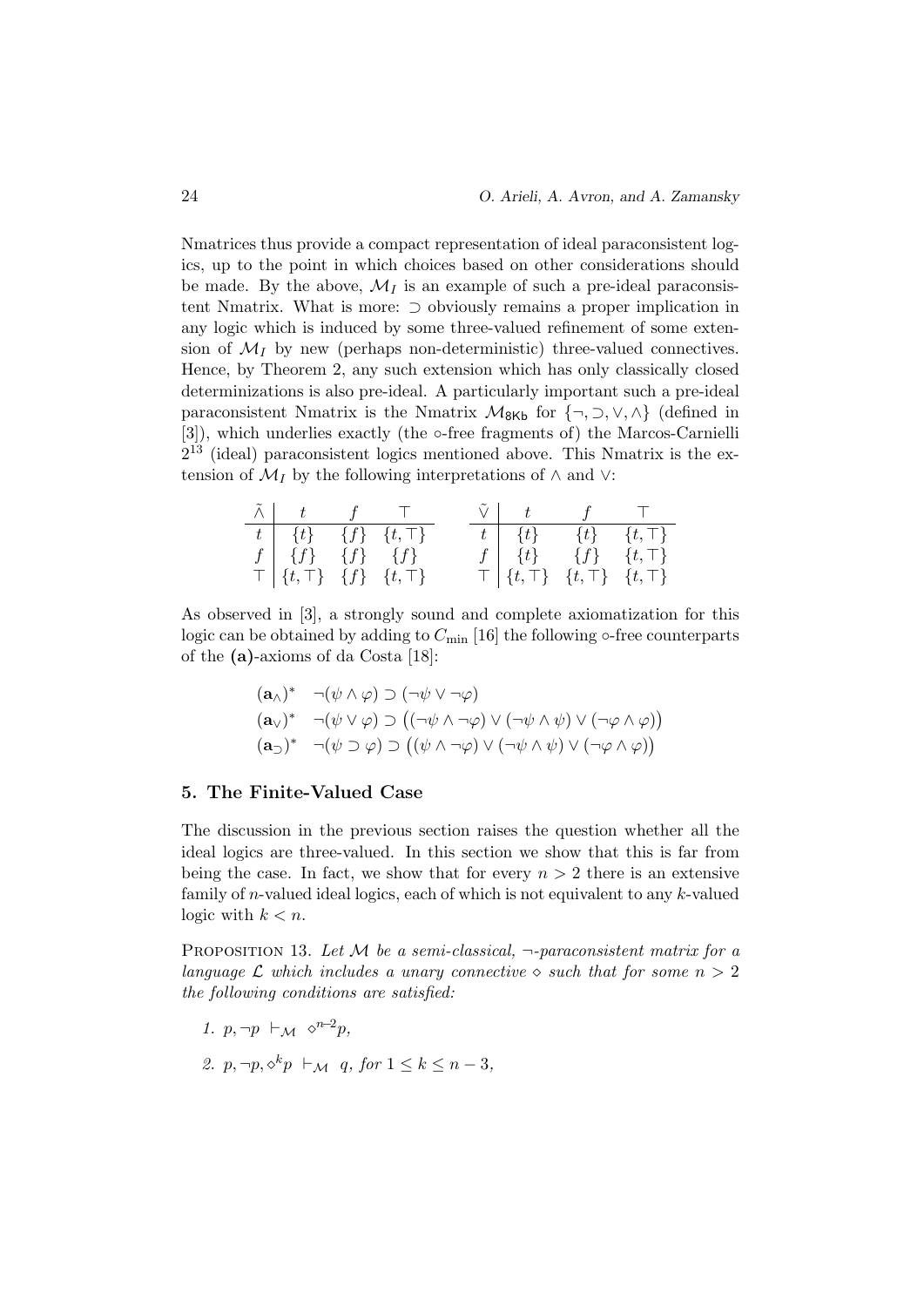Ideal Paraconsistent Logics 25

3. p,  $\neg p, \neg \diamond^k p \vdash_M q$ , for  $1 \leq k \leq n-3$ .

Then M has at least n elements, including at least  $n-2$  non-designated elements.

*Proof.* By Proposition 3, there should be at least one element  $t \in \mathcal{D}$ , such that  $f = \tilde{\neg} t \notin \mathcal{D}$  and at least one element  $\top \in \mathcal{D}$ , such that  $\tilde{\neg} \top \in \mathcal{D}$ . Let  $\perp_k = \tilde{\diamond}^k \top$  for every  $1 \leq k \leq n-3$ . Then  $\perp_k \in \overline{\mathcal{D}}$  for  $1 \leq k \leq n-3$ (I.e,  $\perp_k \in \mathcal{V} \backslash \mathcal{D}$ ; otherwise  $p, \neg p, \Diamond^k p \not\vdash_{\mathcal{M}} q$ ). Moreover,  $\perp_1, \ldots, \perp_{n-3}$  are different from each other, because otherwise we would get that  $\tilde{\diamond}^i \top \in \overline{\mathcal{D}}$ for every  $i > 0$ , and this contradicts the condition that  $p, \neg p \vdash_{\mathcal{M}} \Diamond^{n-2}p$ . It follows that  $t, \top, \bot_1, \ldots, \bot_{n-3}$  are all different from each other. Now, by Condition (3) above, for every  $1 \leq k \leq n-3$  we have that  $\tilde{\neg} \bot_k \in \overline{\mathcal{D}}$ (otherwise the valuation  $\mu(p) = \top$  would contradict this rule). On the other hand, since M is semi-classical,  $\tilde{\neg} f \in \mathcal{D}$ . Hence, f is different from  $\perp_1, \ldots, \perp_{n-3}$ . Obviously, f is also different from t and  $\perp$  (since it is in  $\mathcal{D}$ ). It follows that  $t, \top, f, \bot_1, \ldots, \bot_{n-3}$  are all different from each other. □

Now we can construct the promised family of ideal  $n$ -valued logics:

THEOREM 3. Let  $M = \langle V, D, O \rangle$  be an n-valued matrix for a language containing the unary connectives  $\neg$  and  $\diamond$ , and the binary connective  $\supset$ . Suppose that  $n > 3$ , and that the following conditions hold in M:

- 1.  $V = \{t, f, \top, \bot_1, \ldots, \bot_{n-3}\}$  and  $\mathcal{D} = \{t, \top\},\$
- 2.  $\tilde{\neg} t = f$ ,  $\tilde{\neg} t = t$ , and  $\tilde{\neg} x = x$  otherwise.
- 3.  $\delta t = f$ ,  $\delta f = t$ ,  $\delta \top = \bot_1$ ,  $\delta \bot_i = \bot_{i+1}$  for  $i < n-3$ , and  $\delta \bot_{n-3} = \top$ ,
- 4.  $a \tilde{\supset} b = t$  if  $a \notin \mathcal{D}$  and  $a \tilde{\supset} b = b$  otherwise,
- 5. For every other n-ary connective  $\star$  of  $\mathcal{L}, \tilde{\star}$  is  $\{t, f\}$ -closed.

Then  $\mathbf{L}_{\mathcal{M}} = \langle \mathcal{L}, \vdash_{\mathcal{M}} \rangle$  is an ideal n-valued paraconsistent logic that is not equivalent to any k-valued logic with  $k < n$ .

*Proof.* It can be easily checked that  $M$  satisfies all the conditions of Proposition 13. Thus  $\vdash_{\mathcal{M}} \neq \vdash_{\mathcal{M}'}$  for every matrix  $\mathcal{M}'$  with less than n elements.

Next, we note that for any M-valuation  $\nu$ ,  $\nu(\infty p \supset p \supset p) = t$ . Hence we may assume that  $\mathcal L$  includes propositional constants f and t such that  $\nu(f) = f$  and  $\nu(f) = t$  for any *M*-valuation  $\nu$ .

We divide the rest of the proof to several lemmas, showing that  $L_M$ satisfies all the properties of an ideal paraconsistent logic.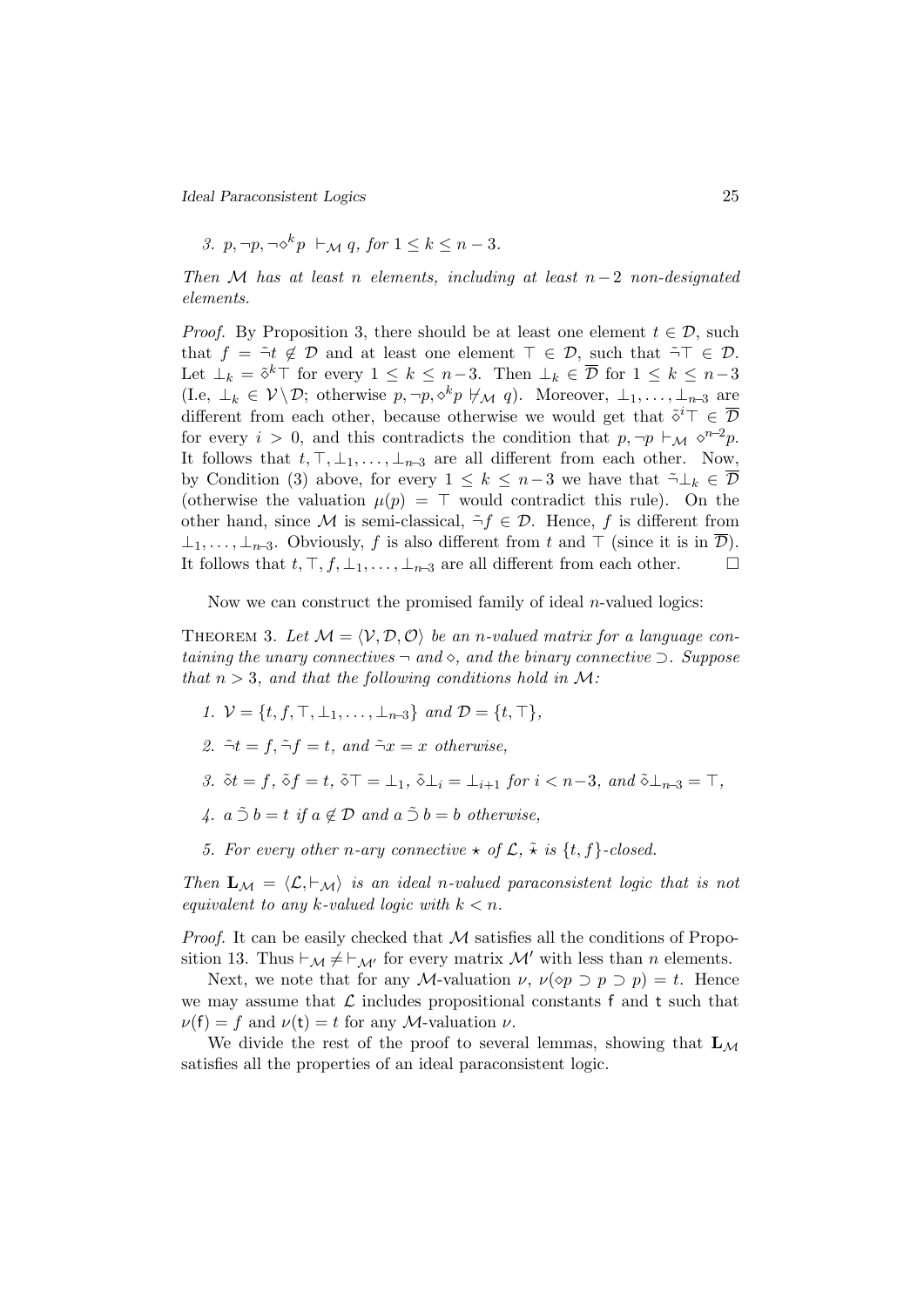LEMMA 3.  $\mathbf{L}_{\mathcal{M}}$  is a normal  $\neg$ -paraconsistent logic.

*Proof.* Clearly,  $M$  is  $\neg$ -paraconsistent and semi-classical. Hence, by Proposition 5,  $L_M$  is  $\neg$ -contained in classical logic. It is also easy to verify that the classical deduction theorem obtains for  $\supset$  and  $\vdash_M$ . Hence,  $\supset$  is a proper implication, and so  $\mathbf{L}_{\mathcal{M}}$  is normal.

LEMMA 4.  $M$  is strongly maximal.

*Proof.* Note first that for any  $a \in V \setminus \{t, f\}$  there is  $0 \leq j_a \leq n-2$ , such that a valuation  $\mu$  is a model in M of  $\{\delta^{ja}p, \neg \delta^{ja}p\}$  iff  $\mu(p) = a$   $(j \top = 0 \text{ or }$  $j_{\top} = n-2$ , and  $j_{\perp i} = n-2-i$ ). Let  $\mathbf{L} = \langle \mathcal{L}, \vdash_{\mathbf{L}} \rangle$  be any proper extension of  $\mathbf{L}_{\mathcal{M}}$ . Then there are some  $\psi_1, \ldots, \psi_k$  and  $\varphi$ , such that  $\psi_1, \ldots, \psi_k \vdash_{\mathbf{L}} \varphi$ , but  $\psi_1, \ldots, \psi_k \not\vdash_{\mathcal{M}} \varphi$ . From the latter it follows that there is a valuation  $\mu$ , such that  $\mu(\psi_i) \in \mathcal{D}$  for every  $1 \leq i \leq k$ , and  $\mu(\varphi) \in \overline{\mathcal{D}}$ . Let  $p_1, \ldots, p_m$  be the atoms occurring in  $\{\psi_1, \ldots, \psi_k, \varphi\}$ . Since we can substitute the propositional constant f for any p such that  $\mu(p) = f$ , and t for any p such that  $\mu(p) = t$ , we may assume that  $\mu(p)$  is in  $\mathcal{V} \setminus \{t, f\}$  for any atom p. Accordingly, let  $j_i = j_{\mu(p_i)}$  for  $1 \leq i \leq m$ . By the observations above,  $\mu$  is the only model of the set  $\Psi = \bigcup_{1 \leq i \leq m} \{ \diamond^{j_i} p_i \}, \neg \diamond^{j_i} p_i \}.$  It follows that  $\Psi \vdash_{\mathcal{M}} \psi_i$  for every  $1 \leq i \leq k$ , and  $\Psi \cup \overline{\{\varphi\}} \vdash_{\mathcal{M}} q$  (where q is a new variable). Hence  $\Psi \vdash_{\mathbf{L}} q$ . Now, by substituting  $\Diamond^{n-j_i-2}p$  for  $p_i$  (where p is different from q), we can unify  $\Psi$  to  $\{\diamond^{n-2}p, \neg \diamond^{n-2}p\}$ . But in  $\mathbf{L}_M$  both elements of this set follow from  $\{p, \neg p\}$ . Thus,  $p, \neg p \vdash_L q$ , and so **L** is not paraconsistent.

# LEMMA 5. M is maximally  $\neg$ -paraconsistent relative to classical logic.

*Proof.* Let  $\varphi$  be a formula that is not M-valid, and let S be the set of instances of  $\varphi$ . Suppose for contradiction that there is a classical tautology θ such that  $\mathcal{S} \not\vdash_{\mathcal{M}} \theta$ . Let T be a maximal theory extending S, such that  $\mathcal{T} \not\vdash_{\mathcal{M}} \theta$ . Then for every formula  $\psi$ , either  $\psi \in \mathcal{T}$ , or  $\mathcal{T}, \psi \vdash_{\mathcal{M}} \theta$  and so  $\mathcal{T} \vdash_{\mathcal{M}} \psi \supset \theta$ . Obviously,  $\mathcal{T} \vdash_{\mathcal{M}} \psi$  iff  $\psi \in \mathcal{T}$ .

Next, for any truth value  $a \in V$  and formula  $\psi \in \mathcal{W}_{\mathcal{L}}$ , define formulas  $\phi_1^a(\psi)$  and  $\phi_2^a(\psi)$  as follows:

$$
\begin{aligned}\n\phi_1^t(\psi) &= \psi & \phi_2^t(\psi) &= \neg \diamond \psi \\
\phi_1^f(\psi) &= \neg \psi & \phi_2^f(\psi) &= \diamond \psi \\
\phi_1^\top(\psi) &= \psi & \phi_2^\top(\psi) &= \neg \psi \\
\phi_1^{\perp_i}(\psi) &= \diamond^{n-2-i}\psi & \phi_2^{\perp_i}(\psi) &= \neg \phi_1^{\perp_i}(\psi) & \text{for } i = 1, \dots, n-3\n\end{aligned}
$$

It is easy to check that the following holds: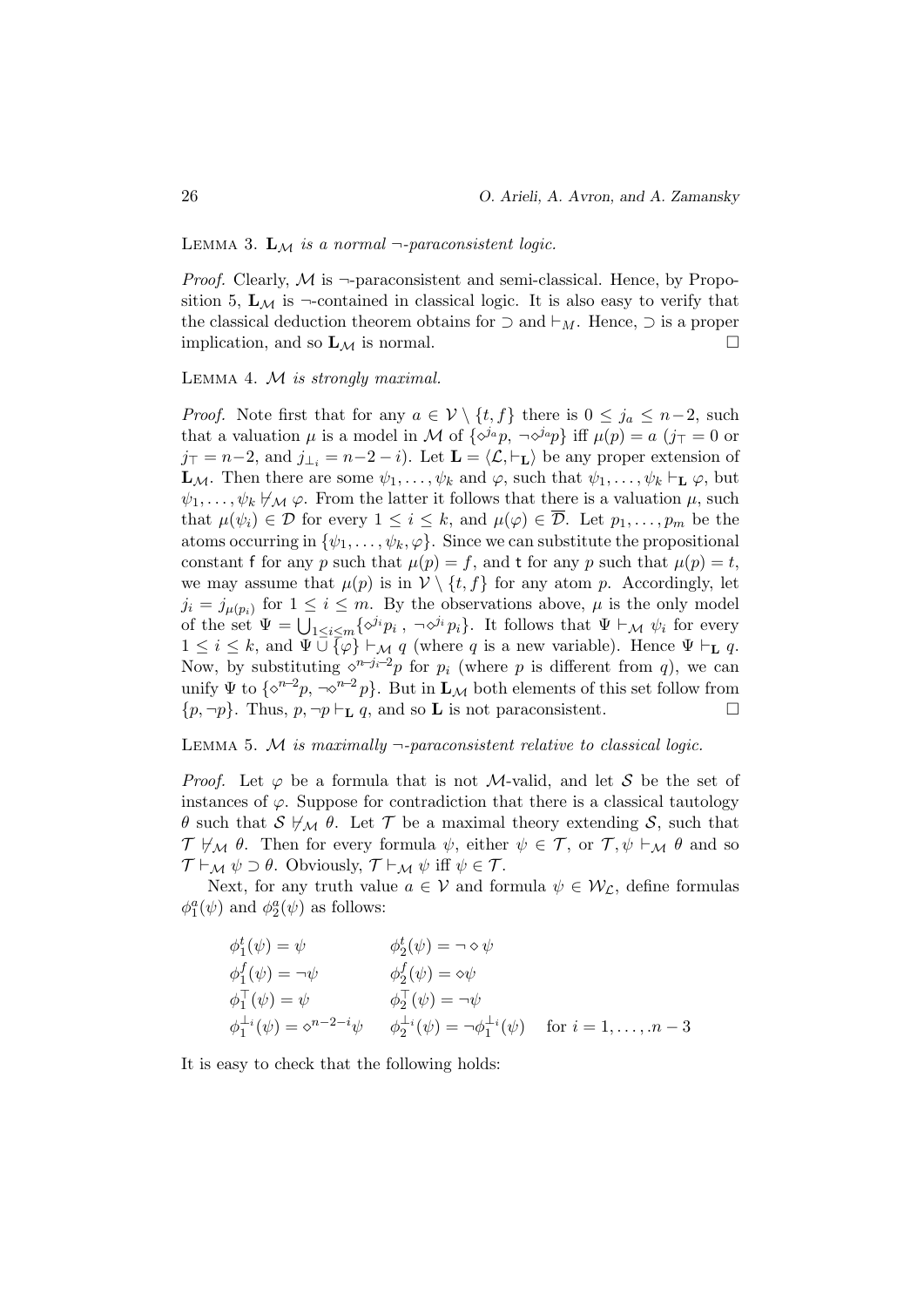(\*) For any  $a \in V$ ,  $\psi \in \mathcal{W}_\mathcal{L}$ , and an M-valuation  $\nu$ ,  $\nu(\psi) = a$  iff  $\nu$  satisfies both  $\phi_1^a(\psi)$  and  $\phi_2^a(\psi)$ .

Now, define a valuation  $\nu$  by:  $\nu(\psi) = a$  if  $\phi_1^a(\psi) \in \mathcal{T}$  and  $\phi_2^a(\psi) \in \mathcal{T}$ . We show the following facts:

- 1.  $\nu$  is well-defined: This follows from the following two facts:
	- (a) There must be an  $a \in V$  such that  $\mu(\psi) = a$ .

Indeed, let  $\phi_3^a(\psi) = \phi_1^a(\psi) \supset (\phi_2^a(\psi) \supset \theta)$ . By  $(\star)$ , every Mvaluation satisfies  $\phi_1^a(\psi)$  and  $\phi_2^a(\psi)$  for some  $a \in \mathcal{V}$ . Hence

$$
\{\phi^a_3(\psi) \mid a \in \mathcal{V}\} \vdash_{\mathcal{M}} \theta
$$

Now, if  $\mu(\psi) \neq a$  for some  $a \in \mathcal{V}$ , then  $\phi_1^a(\psi) \notin \mathcal{T}$  or  $\phi_2^a(\psi) \notin$  $\mathcal{T}$ , so  $\mathcal{T} \cup \{φ_1^a(ψ), φ_2^a(ψ)\}$  is a proper extension of  $\mathcal{T}$ . Hence,  $\mathcal{T} \cup \{\phi_1^a(\psi), \phi_2^a(\psi)\}\vdash_{\mathcal{M}} \theta$ , and so  $\mathcal{T} \vdash_{\mathcal{M}} \phi_3^a(\psi)$  by the deduction theorem. Thus, if  $\mu(\psi) \neq a$  for every  $a \in V$  we get that  $\mathcal{T} \vdash_{\mathcal{M}}$  $\phi_3^a(\psi)$  for every  $a \in \mathcal{V}$ , and so  $\mathcal{T} \vdash_{\mathcal{M}} \theta$ . A contradiction.

- (b) If  $a \neq b$ , it is not possible that both  $\mu(\psi) = a$  and  $\mu(\psi) = b$ . Otherwise,  $\phi_1^a(\psi), \phi_2^a(\psi), \phi_1^b(\psi), \phi_2^b(\psi)$  are all in  $\mathcal{T}$ . But by  $(\star)$ , the set  $\{\phi_1^a(\psi), \phi_2^a(\psi), \phi_1^b(\psi), \phi_2^b(\psi)\}$  is not *M*-satisfiable in case  $a \neq b$ , and so  $\phi_1^a(\psi), \phi_2^a(\psi), \phi_1^b(\psi), \phi_2^b(\psi) \vdash_{\mathcal{M}} \theta$ . A contradiction.
- 2.  $\nu$  is a legal valuation:

Let  $\psi = \diamond(\psi_1, \ldots, \psi_n)$ . Suppose that  $\nu(\psi_i) = a_i$  for  $i = 1, \ldots, n$  and  $\tilde{\diamond}(a_1, ..., a_n) = b.$  Then for every i both  $\phi_1^{a_i}(\psi_i) \in \mathcal{T}$  and  $\phi_2^{a_i}(\psi_i) \in \mathcal{T}$ . Now by  $(\star)$ , for  $j = 1, 2$ ,

$$
\bigcup_{i=1}^n \left\{ \phi_1^{a_i}(\psi_i), \phi_2^{a_i}(\psi_i) \right\} \vdash_{\mathcal{M}} \phi_j^b(\psi).
$$

It follows that  $\phi_j^b(\psi) \in \mathcal{T}$  for  $j = 1, 2$ . Hence, by the definition of  $\nu$ ,  $\nu(\psi) = b$ , that is,  $\nu(\diamond(\psi_1, \ldots, \psi_n)) = \tilde{\diamond}(a_1, \ldots, a_n)$ , as required.

3.  $\nu$  is a model of  $\mathcal T$  which is not a model of  $\theta$ :

Let  $\psi \in \mathcal{T}$ . If  $\neg \psi \in \mathcal{T}$  then  $\phi_1^\top(\psi) \in \mathcal{T}$  and  $\phi_2^\top(\psi) \in \mathcal{T}$ , thus  $\nu(\psi) = \top \in \mathcal{D}$ . Otherwise,  $\neg \psi \notin \mathcal{T}$ , and so  $\neg \psi \supset \theta \in \mathcal{T}$ . Since  $\psi, \neg \psi \supset \theta, \neg \diamond \psi \supset \theta \vdash_{\mathcal{M}} \theta$ , this implies that  $\neg \diamond \psi \supset \theta \notin \mathcal{T}$ , and so  $\neg \diamond \psi \in \mathcal{T}$ . It follows that in this case  $\phi_1^t(\psi) \in \mathcal{T}$  and  $\phi_2^t(\psi) \in \mathcal{T}$ , thus again  $\nu(\psi) = t \in \mathcal{D}$ .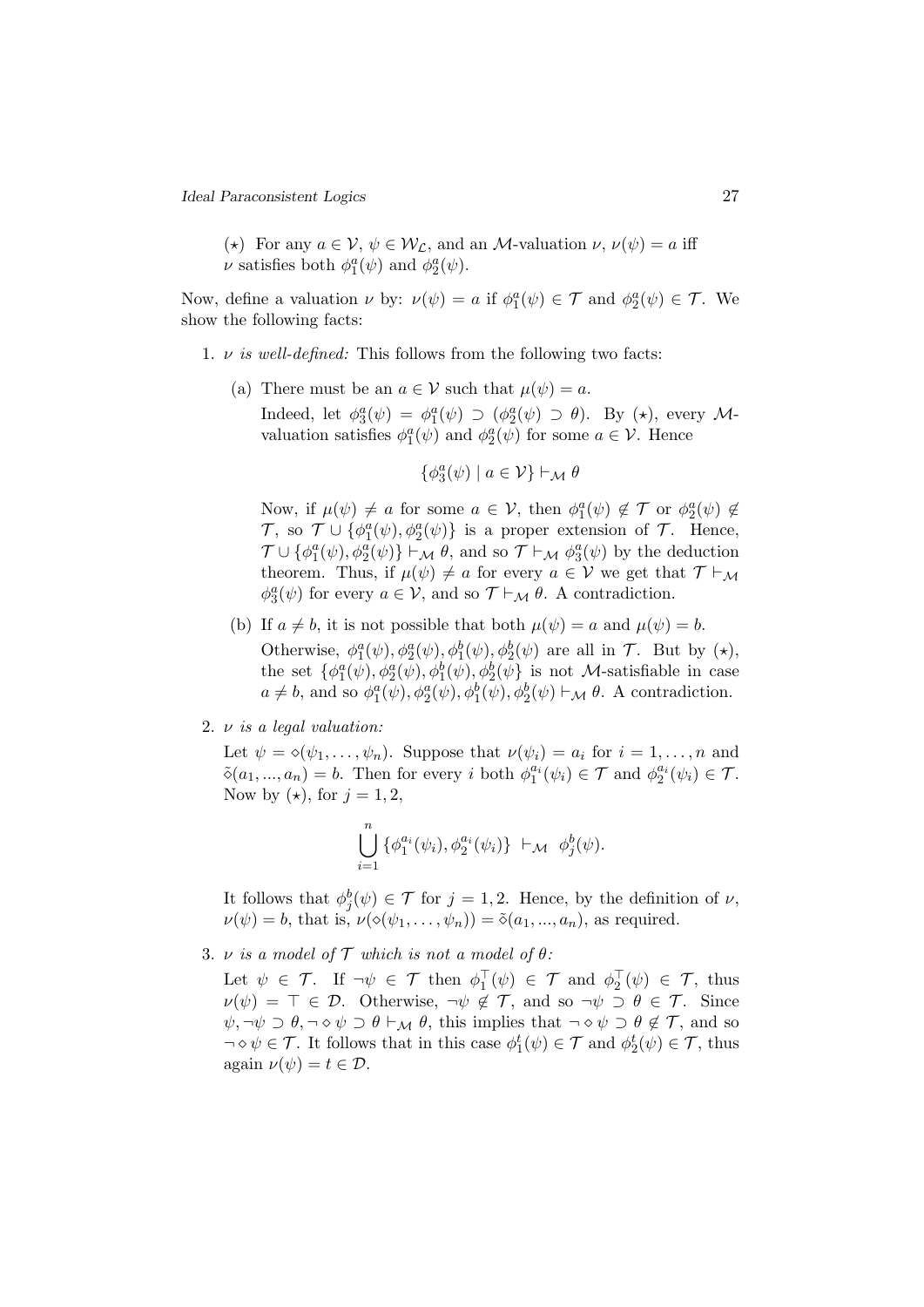Clearly,  $\nu$  cannot be a model of  $\theta$ , since if  $\nu(\theta) \in \{t, \top\}$ , then in particular  $\phi_1^t(\theta) \in \mathcal{T}$  or  $\phi_1^{\top}(\theta) \in \mathcal{T}$ . In either case  $\theta \in \mathcal{T}$ , a contradiction to  $\mathcal{T} \not\models_{\mathcal{M}} \theta$ .

4. ν is a classical valuation:

We show that  $\nu$  is into  $\{t, f\}$ . Assume for contradiction that there are  $a \notin \{t, f\}$  and  $\psi_a$  such that  $\nu(\psi_a) = a$ . It is easy to see that this implies that for every b there is a sentence  $\psi_b$  such that  $\nu(\psi_b) = b$ (Indeed, since  $\nu(\theta) \notin \mathcal{D}$ ,  $\nu(\theta \supset \theta) = t$  and  $\nu(\neg(\theta \supset \theta)) = f$ , thus  $\psi_t = \theta \supset \theta$  and  $\psi_f = \neg(\theta \supset \theta)$ . For  $b \notin \{t, f\}$ ,  $\psi_b$  may be taken as a sentence of the form  $\diamond^k \psi_a$ , where k is such that  $\tilde{\diamond}^k a = b$ . Since  $\varphi$  is not valid in M, there is an M-valuation  $\mu$  such that  $\mu(\varphi) \notin \mathcal{D}$ . Assume that  $\text{Atoms}(\varphi) = \{q_1, \ldots, q_k\}$  and that  $\mu(q_i) = b_i$  for  $i = 1, \ldots, k$ . Let  $\psi = \varphi \{ \psi_{b_i}/q_i \}$ . Then  $\nu(\psi) = \mu(\varphi) \notin \mathcal{D}$ . On the other hand,  $\psi \in \mathcal{S} \subseteq \mathcal{T}$ . Hence  $\nu(\psi) \in \mathcal{D}$ , since  $\nu$  is a model of  $\mathcal{T}$ . A contradiction.

Now, since  $\theta$  is a classical tautology and  $\nu$  is a classical valuation, necessarily  $\nu(\theta) = t$ , but this contradicts the fact that  $\nu$  is not a model of  $\theta$ . This concludes the proof of Lemma 5.

Theorem 3 now follows from the last three lemmas.  $\hfill \Box$ 

$$
\overline{a}
$$

EXAMPLE 7. Let  $\mathcal{M}_4 = \langle \{t, f, \top, \bot\}, \{t, \top\}, \mathcal{O} \rangle$  be the four-valued matrix for the language which consists of an implication connective ⊃, defined by:

$$
a \tilde{\supset} b = t
$$
 if  $a \in \{f, \perp\}$  and  $a \tilde{\supset} b = b$  if  $a \in \{t, \top\}$ ,

and the following two unary connectives:

- 1. The usual negation  $\neg$  of Dunn and Belnap [11, 12, 20], defined by:  $\tilde{\neg} t = f$ ,  $\tilde{\neg} f = t$ ,  $\tilde{\neg} \top = \top$  and  $\tilde{\neg} \bot = \bot$ .
- 2. Fitting's conflation  $-$  [21], defined by:  $-t = t$ ,  $-t = f$ ,  $-T = \bot$  and  $-1 = T$ .

It is easy to verify that by defining  $\diamond \psi = \neg - \psi$ , we turn  $\mathcal{M}_4$  into a matrix for which Theorem 3 is applicable. It follows that  $\mathbf{L}_{\mathcal{M}_4}$  is an ideal four-valued paraconsistent logic, which is equivalent to no three-valued logic. Moreover, this remains the case for any extension of this logic by classically closed connectives. In particular, Theorem 3 applies to the logic of the bilattice [22, 23]  $FOUR$ , obtained from  $\mathcal{M}_4$  by the addition of the standard Dunn-Belnap four-valued conjunction and disjunction (defined by  $a\tilde{\vee}b = sup_{\leq t}{a, b}$ , and  $a \tilde{\wedge} b = inf_{\leq t} \{a, b\},$  where  $\leq_t$  is the partial order on  $\mathcal{FOUR}$  defined by: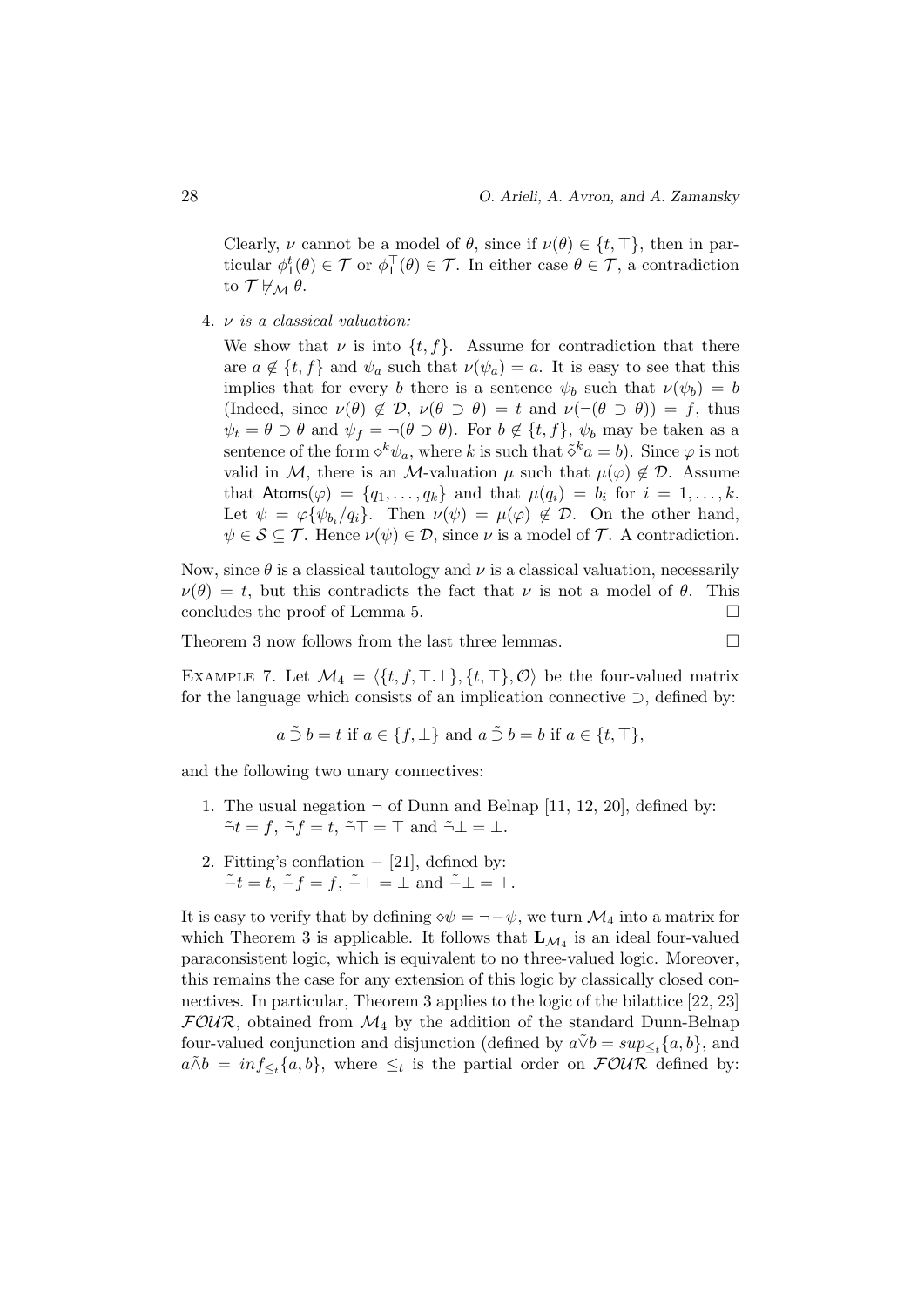$f \leq_t \top, \bot \leq_t t$ ). In [2] it was shown that this ideal paraconsistent logic provides a very natural and convenient framework for reasoning with uncertain information, and that it has a corresponding cut-free, sound and complete Gentzen-type proof system (as well as a sound and complete Hilbert-type proof system).

NOTE 8. All the logics introduced in Theorem 3, including that of Example 7, have the further important property that  $\neg\neg\psi$  is equivalent in them to  $\psi$  (in the strongest possible sense: each of them can be substituted for the other in any context). The same is true for the ideal logics that are induced by semi-classical three-valued matrices in which  $\tilde{\neg} \tilde{\neg} T = T$ .

# Acknowledgement

This research was supported by The Israel Science Foundation (grant No 280-10).

#### References

- [1] A. Anderson and N. Belnap. Entailment, volume 1. Princeton University Press, 1975.
- [2] O. Arieli and A. Avron. The value of the four values. Artificial Intelligence, 102(1):97– 141, 1998.
- [3] O. Arieli, A. Avron, and A. Zamansky. Maximal and premaximal paraconsistency in the framework of three-valued semantics. Studia Logica, 97(1):31–60, 2011.
- [4] O. Arieli, A. Avron, and A. Zamansky. What is an ideal logic for reasoning with inconsistency? In Proceedings of the 22nd International Joint Conference on Artificial Intelligence (IJCAI'11). AAAI Press, 2011. Accepted.
- [5] A. Avron. Natural 3-valued logics: Characterization and proof theory. Journal of Symbolic Logic, 56(1):276–294, 1991.
- [6] A. Avron, O. Arieli, and A. Zamansky. On strong maximality of paraconsistent finitevalued logics. In Proceedings of the 25th Ann. Symp. on Logic in Computer Science (LICS'10), pages 304–313. IEEE Press, 2010.
- [7] A. Avron and I. Lev. Non-deterministic multi-valued structures. Journal of Logic and Computation, 15:241–261, 2005.
- [8] A. Avron and A. Zamansky. Non-deterministic semantics for logical systems A survey. In D. Gabbay and F. Guenthner, editors, Handbook of Philosophical Logic. Kluwer, 2011. To appear.
- [9] D. Batens. Paraconsistent extensional propositional logics. Logique et Analyse, 90– 91:195–234, 1980.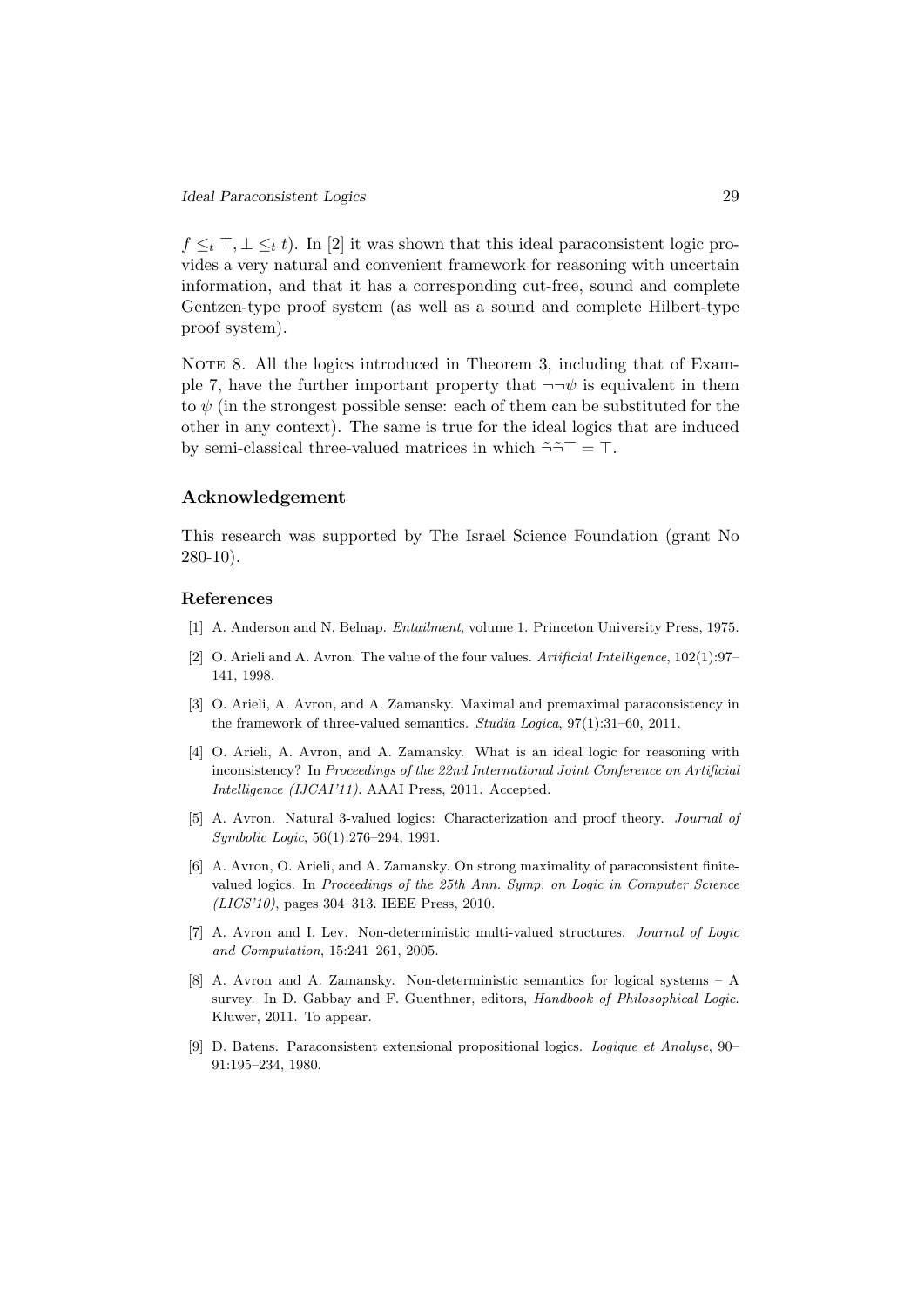- [10] D. Batens, C. Mortensen, G. Priest, and J. Van Bendegem. Frontiers of Paraconsistent Logic, Proceedings of the First World Congress on Paraconsistency, volume 8 of Studies in Logic and Computation. Research Studies Press, 2000.
- [11] N. Belnap. How a computer should think. In G. Ryle, editor, Contemporary Aspects of Philosophy, pages 30–56. Oriel Press, 1977.
- [12] N. Belnap. A useful four-valued logic. In J. M. Dunn and G. Epstein, editors, Modern Uses of Multiple-Valued Logics, pages 7–37. Reidel Publishing Company, 1977.
- [13] J. Y. Béziau, W. Carnielli, and D. Gabbay. Handbook of Paraconsistency. 2007.
- [14] M. Bremer. An Introduction to Paraconsistent Logics. Peter Lang, 2005.
- [15] W. Carnielli, M. Coniglio, and I. D'Ottaviano. Paraconsistency: The Logical Way to the Inconsistent – Proceedings of the Second World Congress on Paraconsistency. Marcel Dekker, 2001.
- [16] W. Carnielli, M. Coniglio, and J. Marcos. Logics of formal inconsistency. In D. Gabbay and F. Guenthner, editors, Handbook of Philosophical Logic, volume 14, pages 1–93. Springer, 2007. Second edition.
- [17] W. Carnielli, J. Marcos, and S. de Amo. Formal inconsistency and evolutionary databases. Logic and Logical Philosophy, 8:115–152, 2000.
- [18] N. da Costa. On the theory of inconsistent formal systems. Notre Dame Journal of Formal Logic, 15:497–510, 1974.
- [19] I. D'Ottaviano. The completeness and compactness of a three-valued first-order logic. Revista Colombiana de Matematicas, XIX(1–2):31–42, 1985.
- [20] J.M. Dunn. Intuitive semantics for first-degree entailments and coupled trees. Philosophical Studies, 29:149–168, 1976.
- [21] M. Fitting. Bilattices and the semantics of logic programming. Journal of Logic Programming, 11(2):91–116, 1991.
- [22] M. Fitting. Kleene's three valued logics and their children. Fundamenta Informaticae, 20(1–3):113–131, 1994.
- [23] M. Ginsberg. Multi-valued logics: A uniform approach to reasoning in AI. Computer Intelligence, 4:256–316, 1988.
- [24] S. Gottwald. A treatise on many-valued logics. In Studies in Logic and Computation, volume 9. Research Studies Press, Baldock, 2001.
- [25] S. Jaskowski. On the discussive conjunction in the propositional calculus for inconsistent deductive systems. Logic, Language and Philosophy, 7:57–59, 1999. Translation of the original paper from 1949.
- [26] A. Karpenko. A maximal paraconsistent logic: The combination of two three-valued isomorphs of classical propositional logic. [10], pages 181–187.
- [27] S. C. Kleene. Introduction to Metamathematics. Van Nostrand, 1950.